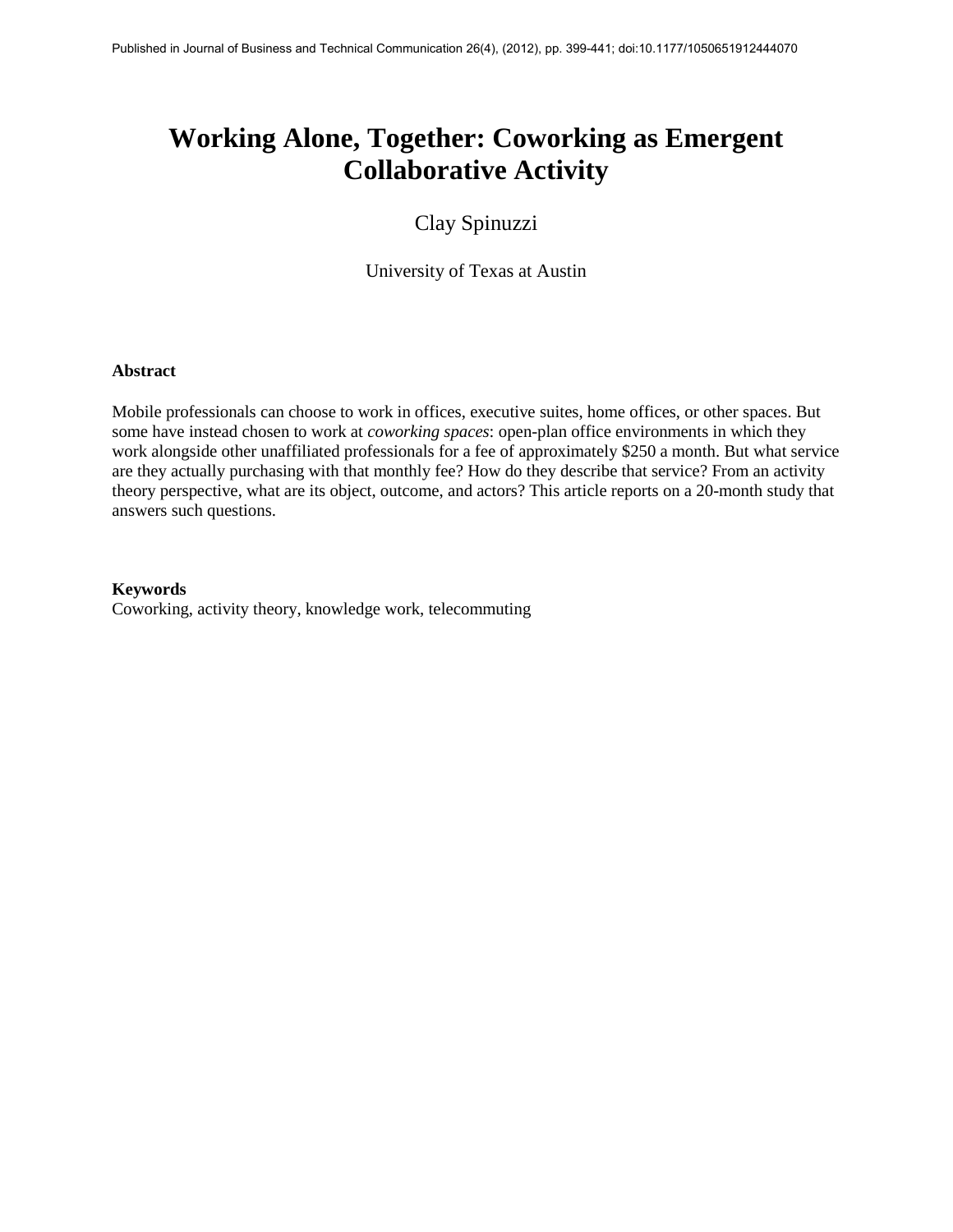The term *coworking* has been used with increasing frequency over the last few years, often in books that describe business trends (Botsman & Rogers, 2011; Ferriss, 2009; Hunt, 2009). The first book on coworking (Jones, Sundsted, & Bacigalupo, 2009) does not provide a definition although it quotes many coworkers and space proprietors who describe what coworking means to them.

Nevertheless, people do seem to agree that some sort of service called coworking exists. Moreover, they are willing to pay for this service. In Austin, Texas, for instance, at least 13 coworking spaces have opened since 2009, and most of them charge about \$250 a month to allow professionals to work there. These spaces differ radically in ambience, amenities, location, and clientele—and as important, their proprietors and the coworkers who work there differ radically in how they describe coworking in their talk and in a great variety of texts, including business documents, collateral, advertisements, Web sites, and social media.

Services such as coworking are edge cases of more general trends toward distributed, interorganizational, collaborative knowledge work: work that includes independent contracting, freelancing, virtual teams, and peer production. Consequently, understanding coworking—in particular, how people define it, who decides to engage in it, and why they do it—can help us to develop theoretical and analytical tools for understanding other cases of distributed work.

In this article, I report on a 2-year study of coworking at nine coworking spaces in Austin. I examine interviews with coworkers and coworking-space proprietors and written materials (business plans, Web sites, collateral, site reviews, social media) that describe those sites. Using a fourth-generation activity theory (4GAT) framework and an approach based on grounded theory, I examine how coworkers and coworking proprietors define coworking, who coworks, and why they cowork. I specifically focus on how these professionals collaboratively construct coworking through their talk and texts. Finally, I discuss the implications for applying 4GAT to such emergent collaborative activities. This approach, I argue, can help us to better account for other cases of distributed, interorganizational, collaborative knowledge work.

First, I review recent work changes that have made coworking a viable option. Then I discuss using activity theory to analyze coworking, review the methods I used for this study, describe my findings, analyze coworking as a coherent 4GAT phenomenon, and discuss implications for workplace writing and communication.

#### Background

Toffler (1980) predicted that personal computing would lead to the "electronic cottage," in which workers could do work at home. "Put the computer in people's homes, and they no longer need to huddle," he argued; "white-collar work ... will not require 100 percent of the work force to be concentrated in the workshop" (p. 199). Rather, they could create, analyze, and transform texts in the comfort of their own homes, for that is the sort of work Toffler envisioned happening in the electronic cottage—knowledge work. Toffler's prediction of the electronic cottage has been repeatedly cited in the telework–telecommuting literature (e.g., Clark, 2000; De Jong & Mante-Meijer, 2008; Ellison, 2004; Ramsower, 1985), particularly with regard to the obvious drawback: working from home is potentially quite isolating and erodes the boundaries between home and work life (e.g., Gurstein, 2001; Kjaerulff, 2010; Kylin & Karlsson, 2008).

Yet long-term employment trends (e.g., Burton-Jones, 2001; Castells, 2003; Malone, 2004; Zuboff & Maxmin, 2004) and developments in mobile technology have tended to encourage more work from remote locations, more cooperative work that is not collocated, and more federated work that is contingent rather than permanent. Examples include independent contracting and other forms of contingent labor (Burton-Jones, 2001), nomadic work (Mark & Su, 2010; Su & Mark, 2008), distance work and telework (Bradner & Mark, 2002; Paretti, McNair, & Holloway-Attaway, 2007), peer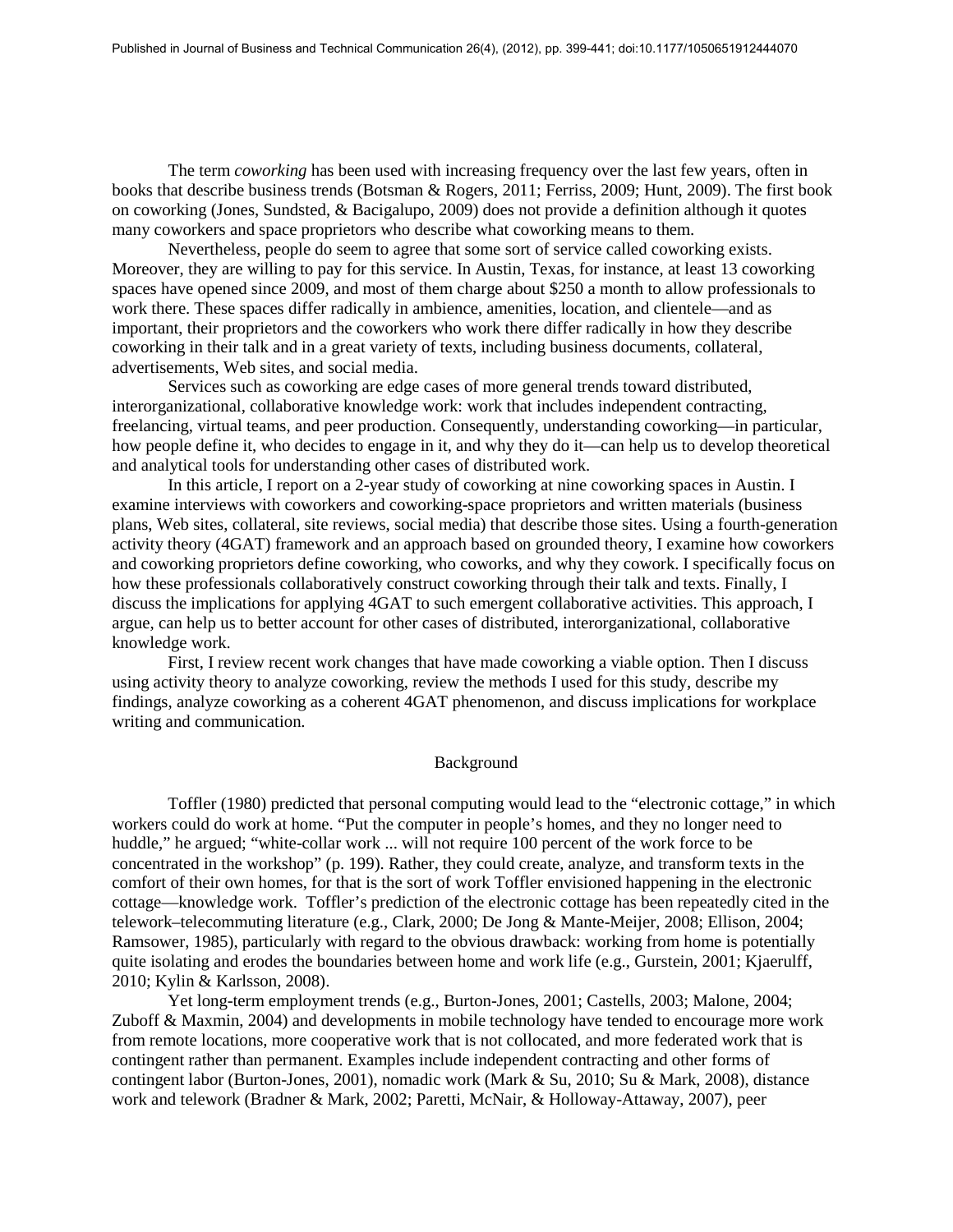production (Benkler, 2006; Mueller, 2010), and other forms of distributed work (Spinuzzi, 2007). One recent industry report estimates that "the modern contingent labor umbrella encompasses over 22% of the average organization's total workforce" (Dwyer, 2011, p. 2).

To get a sense of these employment trends, consider the growth of nonemployer firms (firms that have no employees, earn receipts over \$1,000, and are subject to federal income taxes). The number of these firms overall has increased 21% in the United States from 2002 to 2008—and 41% in the Austin– Round Rock Metropolitan Area during the same period. And such firms have particularly increased in the information sector, which includes "(a) producing and distributing information and cultural products, (b) providing the means to transmit or distribute these products as well as data or communications, and (c) processing data" (U.S. Census Bureau, 2011a), These have grown remarkably in both number (64% in the Austin–Round Rock Metropolitan Area vs. 32% in the United States) and receipts (105% in the Austin– Round Rock Metropolitan Area vs. 46% in the United States) (U.S. Census Bureau, 2011b). These changes all far outpace the population growth in the Austin–Round Rock Metropolitan Area (22.2%) and the United States (5.8%) during the same period (U.S. Census Bureau, 2011c). Apparently more people are working alone, especially in Austin.

But working alone can take a toll on people, who sometimes find themselves, cut off from networking and trust-building opportunities, with limited access to infrastructure and without firm barriers between their personal and work lives. For instance, Kjaerulff (2010) described how teleworkers struggled with separating their work lives and home lives, and sought other teleworkers with whom to socialize during weekly lunches. Similarly, Clark (2000) described how rural teleworkers struggled with professional isolation and sought local networks of freelancers (p. 173).

Compounding the problem is cities' increasing immobility, making commute times longer and causing two industry analysts to predict that "the city will become more permeable, punctuated by a series of places to work" (Dixon & Ross 2011, p. 6). The Austin–Round Rock Metropolitan Area, which was ranked fourth in the United States in terms of the lengthiest travel time for commuters (INRIX, 2009, p. 12), seems to fit this profile well.

To sum up, on the one hand, more people (nationally, but especially in Austin) can work anywhere—telecommuting, collaborating electronically, running their own businesses with mobile phones and laptops. On the other hand, their freedom to work anywhere often means isolation, inability to build trust and relationships with others, and sharply restricted opportunities for collaboration and networking. One emerging solution to these drawbacks is coworking.

# **Coworking**

In the United States, Brad Neuberg is generally credited as starting the coworking movement in 2005 when he organized Spiral Muse in San Francisco (Botsman & Rogers, 2011; Hunt, 2009). By 2011, over 700 coworking sites had opened globally (Deskmag, 2011), including the 13 in Austin. A Google group and a wiki keep space proprietors in contact as does an annual event held during the South by Southwest Interactive Conference.

But what is coworking? The coworking wiki defines it this way:

The idea is simple: that independent professionals and those with workplace flexibility work better together than they do alone. ... coworking spaces are built around the idea of communitybuilding and sustainability. Coworking spaces agree to uphold the values set forth by those who developed the concept in the first place: collaboration, community, sustainability, openness, and accessibility. (Coworking Wiki, n.d.).

This definition is useful but imprecise. What kind of service is coworking? Who, beyond "independent professionals," coworks? Why do they choose to cowork?

To answer these questions, I turn to activity theory to provide a theoretical and methodological framework that supports my case study of nine Austin-area coworking spaces.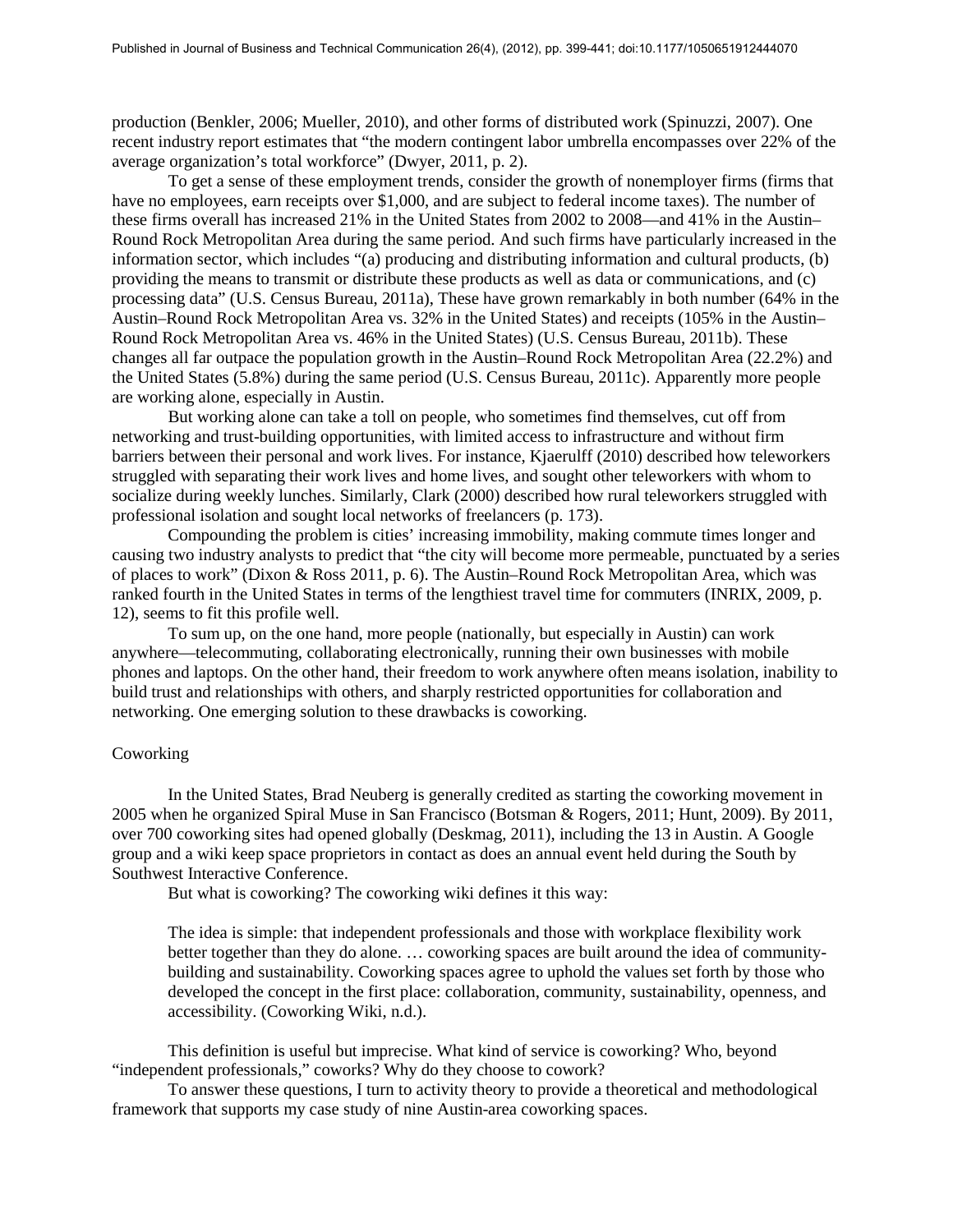# Analyzing Coworking as Activity

To understand coworking, I draw on activity theory, a sociocultural approach to understanding cyclical, collective human activity. Specifically, I start with third-generation activity theory (3GAT), what was formulated largely by Yrjö Engeström (see Spinuzzi, 2011, for an extensive discussion). Rather than recapitulating earlier, detailed discussions of 3GAT (e.g., Geisler 2001, Russell 1997), I focus on the activity system, with its actors, object, and outcome, and the contradictions that emerge in activity systems.

An *activity system* is a collective in which one or more human actors labor to cyclically transform an *object* (a raw material or problem) to repeatedly achieve an *outcome* (a desired result). For instance, construction is an activity system in which actors (construction workers, a foreman, an architect, etc.) labor to transform an object (raw materials that will become a building) in order to achieve their desired outcome (a building that provides a lucrative return). In 3GAT, activity systems form *networks* in which different activities interoperate. For instance, the actors' tools come from different manufacturers; the actors themselves come from different disciplines; the building is constructed according to specifications that best accommodate the activity for which it is intended.

*Contradictions* are systemic disruptions that form within activities, sometimes within parts of the activity, sometimes across parts of the activity, and sometimes across activities in the network. For instance, different actors working on the same construction project might seek contradictory outcomes: the foreman wants to finish the building as quickly as possible whereas the investor wants it to return the best investment and the architect wants to be able to take pride in the building, even if that means going over time and budget constraints.

In construction, the object is quite concrete (literally). But in collaborative knowledge work, the object is harder to define. Indeed, Engeström (2009) recently suggested that we need a fourth generation of activity theory (4GAT) to address such work (p. 310):

third-generation activity theory still treats activity systems as reasonably well-bounded, although interlocking and networked, structured units. What goes on between activity systems is processes, such as the flow of rules from management to workers. [But] In social production and peer production, the boundaries and structures of activity systems seem to fade away. Processes become simultaneous, multidirectional, and often reciprocal. The density and crisscrossing of processes makes the distinction between processes and structure somewhat obsolete. The movements of information create textures that are constantly changing but not arbitrary or momentary. (p. 309)

Like Engeström (2009), others have seen challenges to 3GAT in how knowledge work is organized (Bodker, 2009; Lompscher, 2006; Ruckriem, 2009). For instance, Yamazumi (2009, p. 212) argued that the knowledge society has shifted from mass production to interorganizational collaboration (cf. Castells, 1996, 2003; Toffler, 1970). This shift results in "new types of agency [that] are collaborations and engagements with a shared object in and for relationships of interaction between multiple activity systems" (Yamazumi, 2009, p. 213). As Engeström put it, "social production requires and generates bounded hubs of concentrated coordination efforts" (p. 310), hubs in which interorganizational collaboration is the object, or at least a large aspect of it (cf. Adler & Heckscher, 2007; Gygi & Zachry, 2010). That is, 4GAT understands internetworked activities by examining the interorganizational collaborations to which they contribute. These challenges correspond closely with the long-term employment trends and changes in work organization that I've discussed above.

 In sum, 4GAT responds to the same trends that have led to coworking. Thus, I follow the 4GAT line of analysis here, examining the phenomenon of coworking as an interorganizational, collaborative object. What are the aspects of that collaboration? What activities does it network? The 4GAT analysis proffered here, I believe, fits the phenomenon of coworking well: Although coworking initially seems to be an unproblematic service, it means rather different things to different participants, and a 4GAT analysis can tease out these differences and suggest further lines of inquiry.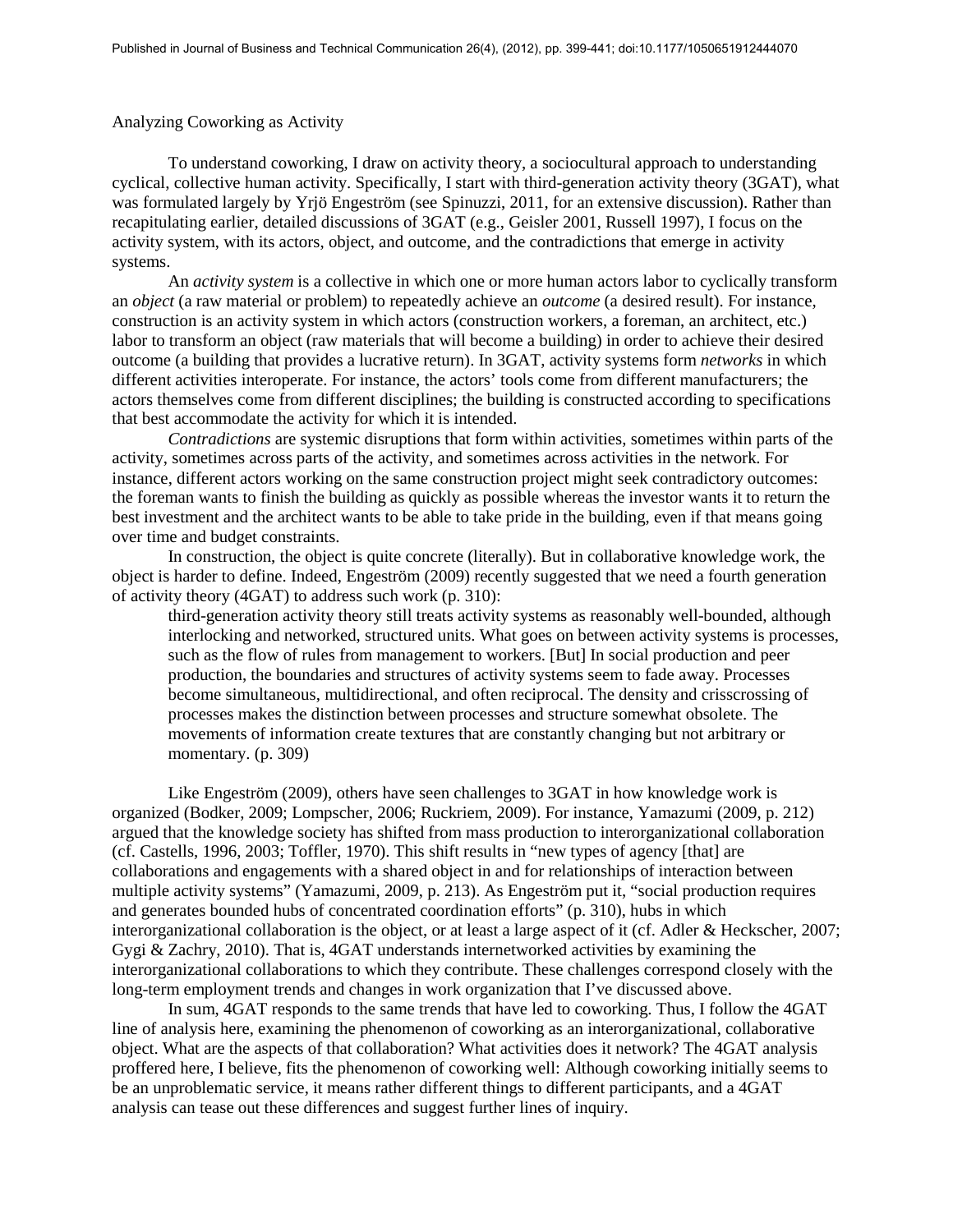#### **Methods**

This qualitative case study was approved by the institutional review board at my university. Following Smagorinsky's (2008) suggestions for developing the methods section, I describe my research questions, the sites and participants, and my data collection, reduction, and analysis procedures.

Research questions

I sought to answer the following research questions based on three parts of the activity system, the object, actors, and outcome:

*Research question 1: What is coworking?* That is, how do these space proprietors and the coworkers in their spaces define coworking in their interviews and texts, and to what extent do they agree? What metaphors and analogies do they use to describe coworking? What is the object of their activity, and what contradictions exist in their understanding of that object?

*Research question 2: Who coworks?* That is, what potential coworkers do proprietors target, and who actually decides to cowork in their spaces? Who are the actors of the activity, and what contradictions exist across them?

*Research question 3: Why do people cowork?* What motivations do these space proprietors and the coworkers in their spaces report in their interviews and texts? What outcomes do the actors desire, and what contradictions exist across those desired outcomes?

#### Sites and Participants

I interviewed proprietors at nine Austin-area coworking sites and toured their facilities. I interviewed one group of proprietors the month before the facility (Cospace) opened. I interviewed another proprietor twice: once when she announced that she planned to open a coworking site (Link), and again after the site opened. In the other cases, I interviewed as soon as I found out about each site and could persuade the proprietors to be interviewed. Site names and proprietor names are not pseudonyms. I also interviewed 17 coworkers at the three most populated coworking sites (see Table 1).

#### *(Table 1 goes about here)*

Data Collection

I collected data for the study from July 2008 to February 2011. Given the number of sites and the difficulty of setting up interviews with people who have busy and fluid schedules, I collected data snapshots rather than longitudinal data: The data represent points early in the life of the coworking spaces, not necessarily the current state of these spaces. Given the research questions, I focused not on how people acted out coworking daily, but rather on how they described the object of coworking, their characteristics as workers, and their motivations for coworking. Thus, my data collection was built from these self-descriptions rather than observations. It included both formal and informal interviews with proprietors, photos from space tours, texts, coworker interviews, and LinkedIn profiles.

*Proprietor formal interviews*. I conducted formal interviews with proprietors of the coworking spaces (see Table 1). Interviews ranged from 29 to 77 minutes, averaging 48 minutes. When a space had multiple proprietors, I interviewed them together.

*Proprietor informal interviews and photos from space tours*. In addition, I conducted informal interviews with the proprietors, which I then posted on my blog after soliciting their feedback. I also toured the spaces and took photographs to record details such as layout, furniture, and amenities. Finally,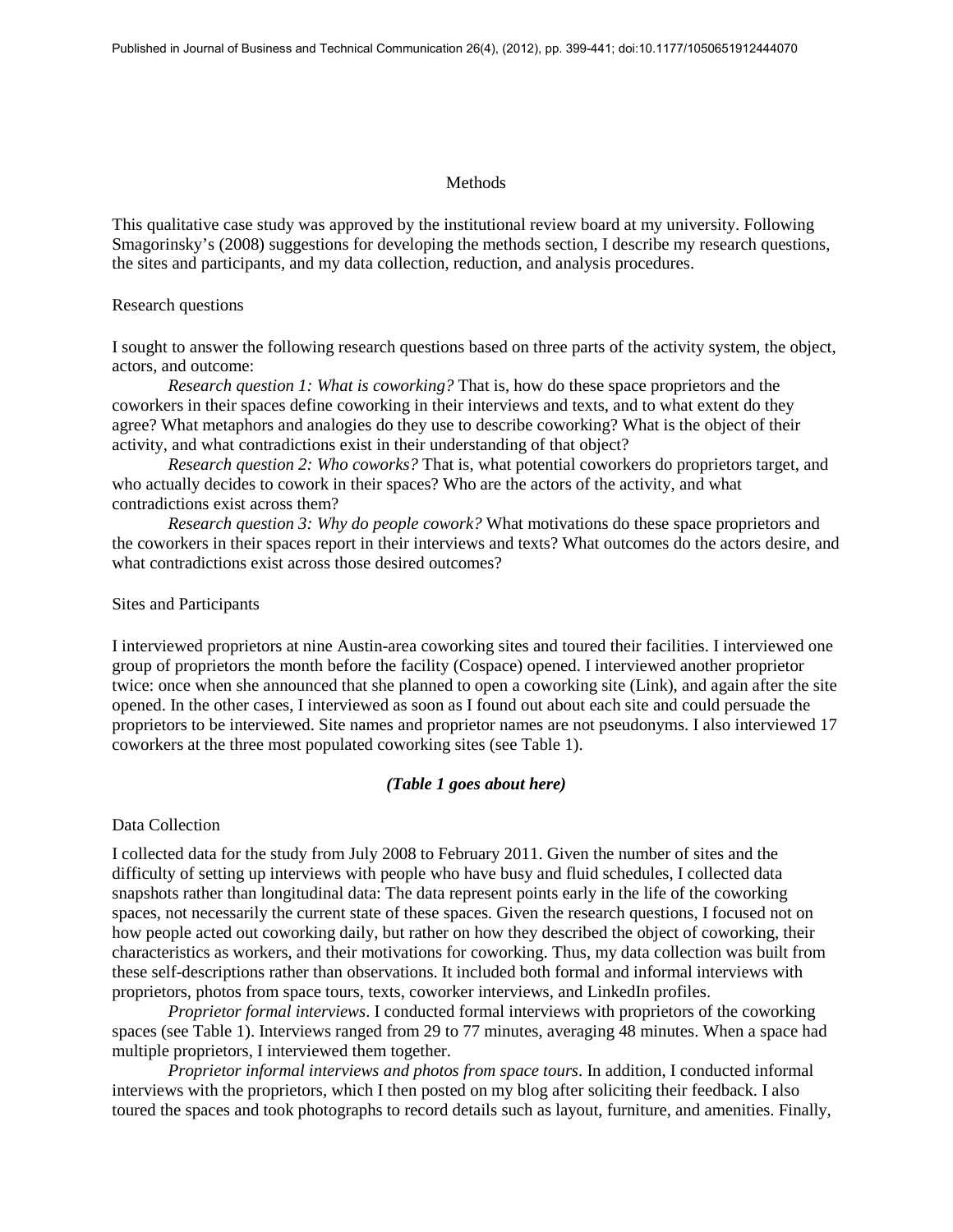I informally observed the most populated spaces (Conjunctured, Cospace, Link) by working at least six hours in each space.

*Texts*. In addition, I collected 84 texts, including collateral media, membership agreements, member lists, business plans, Craigslist ads, and Web site pages for each site (Appendix A). I also collected any social media related to each site: Yelp and Google Places reviews, Foursquare and Gowalla check-ins, and Facebook pages.

*Coworker interviews*. I interviewed 17 members of the three most populated coworking spaces: Conjunctured, Cospace, and Link (see Table 1). I selected these members in a convenience sample—by approaching coworkers who were working in the space during my visits. Later, I compared the convenience sample to these sites' membership directories, verifying that it was roughly representative of each site's coworkers in terms of industry and gender. Interviews ranged from 9 to 45 minutes, averaging 21 minutes.

*LinkedIn profiles*. I collected all the available profiles on LinkedIn.com: all 17 of the coworkers I interviewed and 13 of the 16 proprietors. The profiles described these participants' education, job history, industry, and job title.

#### Data Storage, Coding, and Reduction

After collecting the data, I transcribed all the interviews, resulting in 2,608 entries (paragraph-separated units) for proprietors and 1,893 entries (paragraph-separated units) for coworkers. I coded entire entries rather than text segments. I placed all data in a relational database, with tables for participants, proprietor interviews, coworker interviews, texts, and photos, and created summary characterizations for entries in each data type (Miles & Huberman, 1994, pp. 54-55). My coding system was nonexclusive (i.e., each datum could be assigned multiple codes) and included starter coding, open coding, and axial coding.

*Starter coding*. I began coding deductively, using descriptive starter codes (Miles & Huberman, 1994, pp. 57-58) based on my semistructured interview questions.

*Open coding*. Using open coding (Corbin & Strauss, 2008), I inductively identified recurrent themes, defined codes based on them, then checked these codes deductively based on these definitions. First I developed open codes based on specific issues discussed during interviews, then applied them to related data in the other data types. I initially autocoded entries, applying codes based on keywords in the interview text, then I added codes to applicable entries that did not share the keywords. I interspersed autocoding with developing open codes, which I treated as emergent and recursive (Corbin & Strauss, 2008): Information in one data set might yield hypotheses that I could then test by coding other data sets.

*Axial coding*. Finally, I performed axial coding (Corbin & Strauss, 2008) to draw connections across starter and open codes. To develop axial codes, I looked for codes that appeared together frequently, then used a single code to articulate the relationship between them, developing a specific description for that code. I then recoded all data for those axial codes, applying the respective axial code to each piece of data that fit its description.

*Data reduction*. Coding also allowed me to reduce the data by focusing on heavily coded data related to key themes. Appendix B lists a selection of these codes and descriptions.

#### Data Analysis

I analyzed the data through comparisons and member checks.

*Comparisons*. I tested relationships between codes by examining whether they were supported by multiple data sources—across data types within the same site and within data types across sites. I compared how the same phenomenon was treated in proprietor interviews, coworker interviews, texts, and photos at a given site. For instance, I examined whether a definition of coworking was consistent and supported across data types at a given site. And I compared how the same phenomenon was treated within a given data type across sites. For instance, I examined whether a definition of coworking was shared by all proprietors across sites.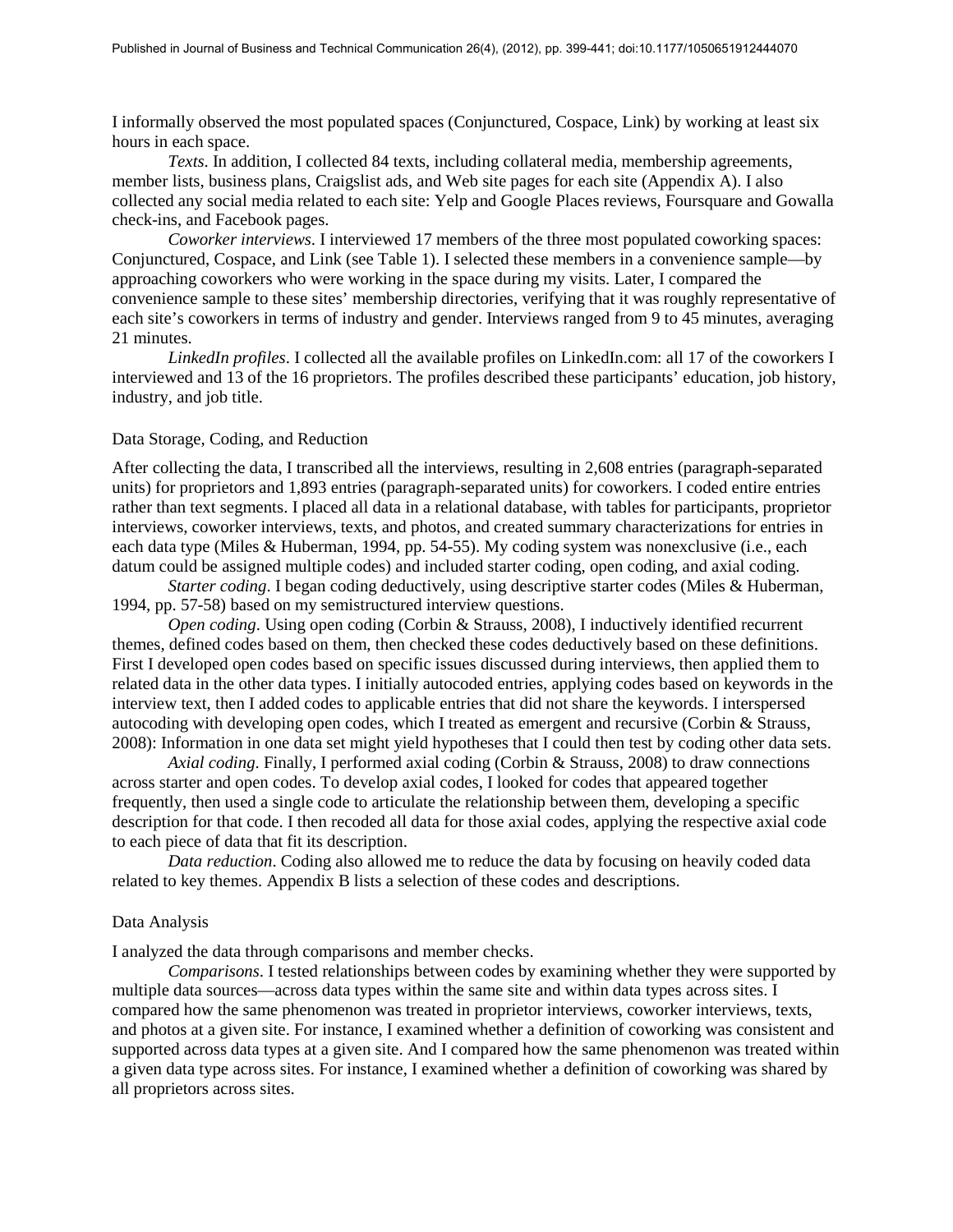*Member checks*. I enacted three levels of feedback for my data. First, after informal interviews and site walkthroughs, I wrote blog profiles of each site

(http://spinuzzi.blogspot.com/search/label/coworking). Site proprietors reviewed and gave feedback on these profiles before posting them. Although this method resulted in positive, somewhat promotional profiles, it also allowed me to check the profiles' accuracy and build trust with proprietors. Second, after I transcribed the interviews, I conducted a transcription check with each participant to gather comments and feedback. And third, after writing a draft of this article, I gathered manuscript comments from site proprietors, which I used in later drafts.

# Findings

As we examine how participants described the three aspects of coworking—the object (what), actors (who), and outcome (why)—we find contradictions in each. In fact, if we just look at the activity system of coworking, we might even wonder if *coworking* describes a coherent phenomenon at all. The proprietors and coworkers seem to disagree at every point. I discuss the contradictions that I found in each aspect; then in the analysis that follows, I discuss how a 4GAT approach can make sense of these contradictions and lead to a more coherent understanding of coworking as a collaborative activity.

# What Is Coworking? The Object and Its Contradictions

Although proprietors and coworkers alike described themselves as being in Austin's coworking community, their definitions of coworking differed significantly. Both groups offered a variety of definitions, most of which were more specific than the definition provided by the coworking wiki. In the following subsections, I examine the characteristics of these definitions.

# Proprietors' Definitions

The proprietors seemed to define coworking quite differently from each other in the site interviews and in their texts. Based on their various definitions, we might characterize these coworking spaces as community workspaces, unoffices, or federated spaces.

*The Community Workspace: Soma Vida and Space12*. The proprietors of Soma Vida and Space12 considered their sites to be *community workspaces* and defined coworking in terms of serving their local communities.

Soma Vida was a mixed-use center located in a recently gentrified neighborhood in East Austin. Its roomy interior was sectioned into various spaces, including spaces for child care, massage therapy, acupuncture, meetings, yoga, and coworking. Its Facebook page (T62) states that Soma Vida is "a place for people to find peace of mind, balance and community." In the coworking space, individual desks sit in front of long padded benches. According to one of the proprietors, Sonya Davis, "cowork" is short for "community workspace," and she worried that people might think that "you have to actually sit down and collaborate with someone, like there's co-projects. But what we do is we work within a community, and that's what we're all doing as anchor tenants." Soma Vida's Web site and collateral media emphasize that "Our work space allows you to have dedicated time to concentrate and accomplish tasks" (T30). In fact, Soma Vida's policies handout states that the coworking space is not for conversations: interactions between coworkers should be confined to other areas, "which include our lounge area, kitchen, and outside garden areas" (T15) as well as a conference room. Rather than being a central focus, coworking was one of many services that Soma Vida offers.

Space12 was also a mixed-use building. It was once a notorious East Austin nightclub before a local church took over the site. The church now served the community in which the building is located. "It's kind of the opposite of a typical community center," codirector Sam Lee explained. "We ... create a space so that people could use it to do their own community initiatives. … instead of offering services, we're offering space." Space12 had a large open plan with a recreation area, shelves of books for a prison ministry, a stage area for concerts and church services, a small computer room for disadvantaged students,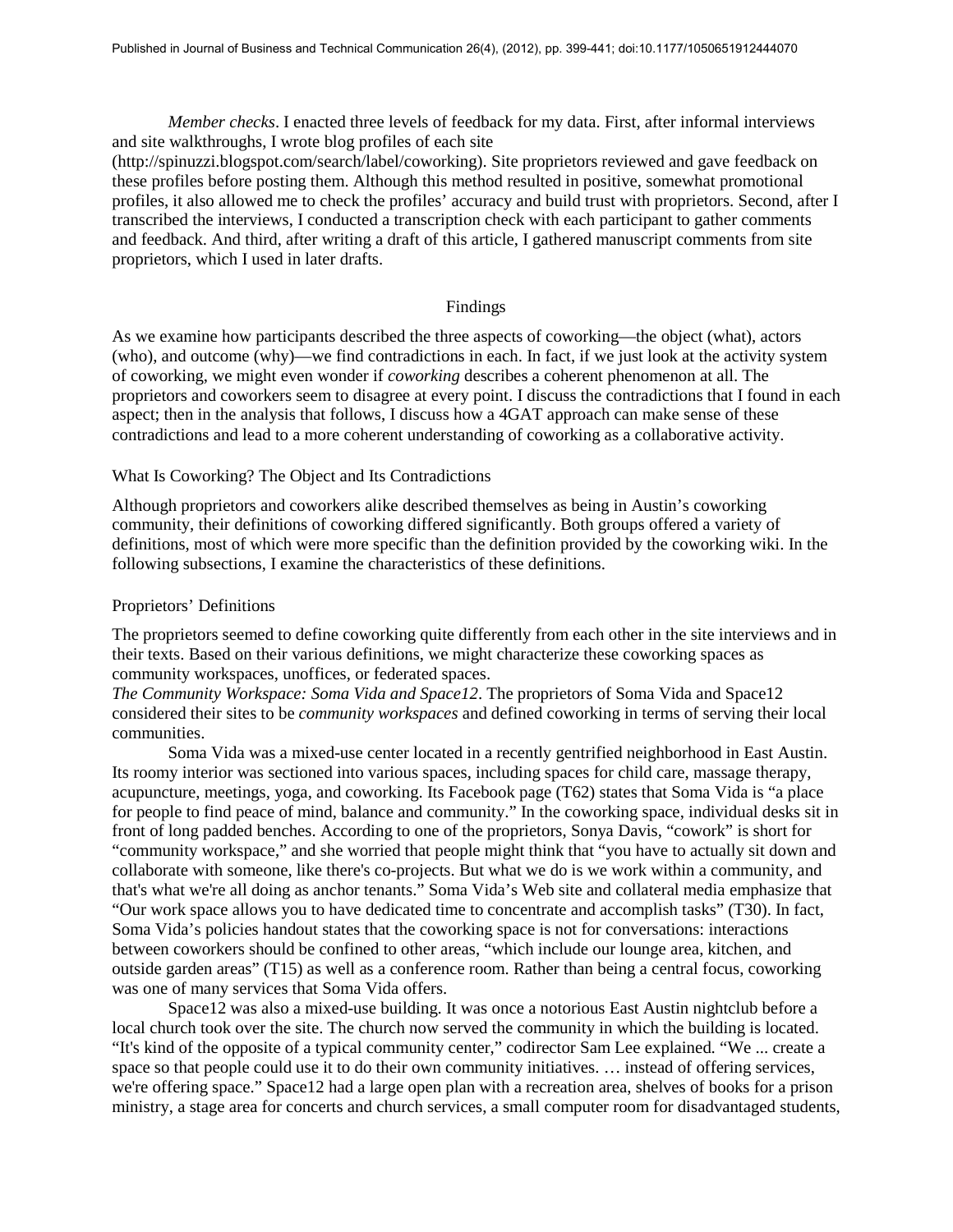and a coworking space (Figure 1). Its Facebook page (T65) reflected the wide variety of events held there, including concerts, church services, neighborhood barbecues and yard sales, and a swap-and-sew event, events that were reflected in people's Gowalla check-ins (T79). Space12 did not have a dedicated conference room. Also like Soma Vida, Space12 had "quiet" rules, although they were restricted to "quiet" hours rather than a blanket policy: "You have a set quiet time between nine and three, probably, until the kids get out [of school]," explained codirector Paul Wang. Unlike the other coworking spaces in this study, Space12 did not charge coworkers, and its Web site's definition of coworking was minimal: "Co-Working Space at Space12 is a shared office space for people from all walks of life in our community" (T33; see also T65).

#### *(Figure 1 goes about here)*

The community workspaces defined themselves in terms of serving local communities; the object was to work alongside, but not with, others. Consequently, both had quiet policies in their spaces, a characteristic unique to this category of coworking space. Both also had mixed uses, in keeping with their larger community-oriented missions.

*The Unoffice: Brainstorm, Cowork Austin, Link, and Perch*. In contrast, the proprietors of some coworking spaces saw their sites as providing office space for those who do not work in an office but miss the interactions and amenities of the office environment. In contrast with the community workspace, the *unoffice* encouraged discussions; interaction between the coworkers was an essential feature of this coworking space. One proprietor, Liz Elam at Link, emphatically declared that if a space had a no-talking policy, "then it's not coworking."

Brainstorm, which was based in a Victorian house in East Austin next to the freeway, defined coworking on its Web site as "a style of work in which independent professionals share a working environment yet perform independent business activities. ... Collaboration is common as a result of the social interaction that naturally occurs when talented and creative people share the same physical space" (T34). Brainstorm occupied the second floor of the house, upstairs from an architecture firm; it had three rooms, including a conference room, and a kitchen. Brainstorm sometimes rented out rooms for company retreats and other outsider meetings, and it hosted an Imagine Austin meeting.

Cowork Austin, on the third floor of a historical building in downtown Austin, defined coworking similarly. According to proprietor Blake Freeburg, coworking is "kind of a low-cost business platform with shared knowledge that amplifies your business opportunities. ... And to a lot of the people out there, what is coworking to them? Oh, it's a cheap office. ... But you get the bonus of community and shared knowledge and maybe avenues." Like Brainstorm, Cowork Austin saw interaction as natural but optional. Cowork Austin boasted three open-plan spaces, a kitchen, a conference room, and two private offices that could be leased. Freeberg confirmed that coworkers met clients in the conference room and also emphasized that Cowork Austin hosted various after-hours meetings for interest groups and organizations (e.g., a Women in Tech meeting, a Cassandra hackathon, an interface-design group, a tequila-tasting event).

At Link, a modernist space in North Austin that was renovated specifically for coworking, Liz Elam defined coworking as "a membership club that brings people together who share the need for a place to conduct their business in an interactive space" (T36; see also T64). She likened it to a gym membership. In her business plan, she emphasized that "coworking not only provides a more desirable physical space [than a home office or coffee shop does] but promotes collaboration, networking and incubator-like sharing of ideas" (T7). But as she specified, "I am not here to form lah-di-dah, let's-allsing-Kumbaya community. I want people paying me, and I'll provide a great space for you." In particular, Elam emphasized, Link was suitable for client meetings. It had a large open-plan room (Figure 2), a kitchen, a conference room, and five small meeting rooms large enough to accommodate four people each. (Elam said she got the idea for the meeting rooms by observing business meetings at Starbucks.) Link also hosted networking lunches and after-hours events (e.g., Blogathon ATX, Rock a Charity, a book club, a summer concert series).

*(Figure 2 goes about here)*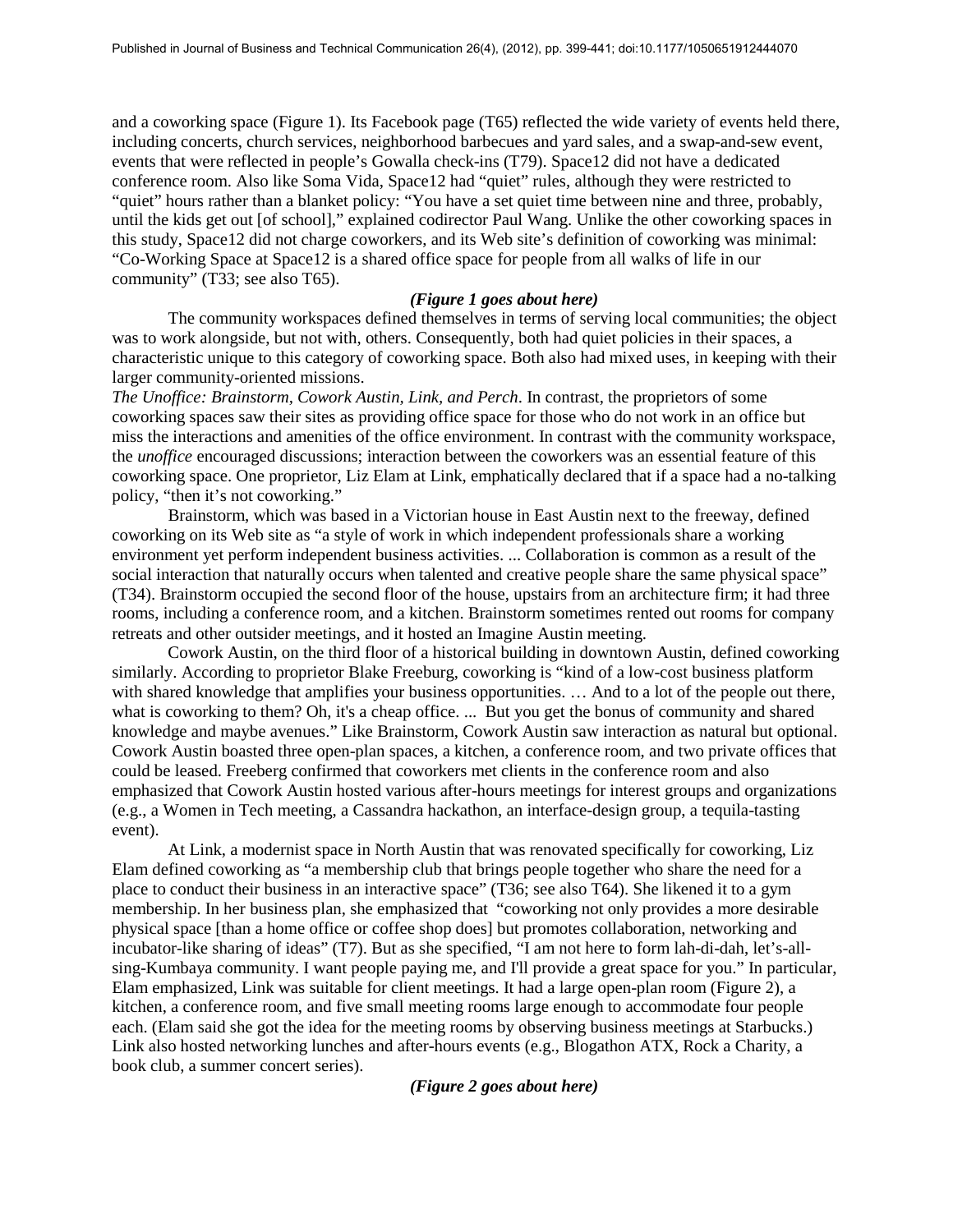At Perch, a modernist space "on the ground floor corner of a mixed-use development" in a recently gentrified area of East Austin, Lisa McTiernan defined coworking as "a nontraditional or parttime flex office space where [independent professionals] can truly get some serious work done, network with others" in an environment that is "affordable," "low-commitment," "flexible, and easy." Similarly, Perch's Facebook page specified that "our space is designed to provide a wide variety of users with a creative, functional and affordable workplace community" (T68). Like Link, Perch emphasized that it provides a space for meeting clients in a professional environment and for networking (T32). Perch offered an open-plan room for coworking and a conference room, which coworkers used for client meetings. Perch also hosted art shows and a regular yoga class.

The unoffice spaces defined themselves, then, as flexible office spaces that allow workers to interact and to meet with clients; their object was to recreate characteristics of the traditional office environment that independent workers may miss. In particular, they emphasized that coworkers can exchange ideas and get feedback from other coworkers, and they tended to emphasize how their meeting places are superior to the default meeting place for independents: the coffee shop.

Two of these unoffice spaces, Cowork Austin and Link, had explicitly considered and rejected the federated workspace model that I describe below.

*The Federated Workspace: Conjunctured, Cospace, GoLab Austin*. Finally, some proprietors saw the mission of their coworking spaces as fostering more active connections between coworkers, connections that could lead to working relationships between businesses—contracts or referrals—that is, federations (Zuboff & Maxmin, 2004). Their focus was on entrepreneurship. Like unoffice spaces, *federated workspaces* strongly encouraged interaction, but they also encouraged formal collaboration.

Conjunctured, Austin's oldest coworking space, was located in a large refurbished house in a gentrified area of East Austin (within walking distance of Perch and Soma Vida). Members who reviewed Conjunctured on Yelp tended to emphasize its proximity to popular restaurants and bars (T61). In an interview, its proprietors defined coworking as a "culture" and delineated between the culture of coworking ("people working together, collaborating, in the most general terms") and a coworking space ("a café-like environment/executive suite"). "Personally, I don't think it's about space at all," offered coproprietor Dusty Reagan. Similarly, Conjunctured's Web site defined coworking as "a global trend where freelancers, entrepreneurs, and other mobile workers come together to work in the same space. These mobile workers want to remain independent, but have hit a wall working in isolation at home. Coworking allows them to be part of a community of like-minded individuals with whom they can share ideas, trade business leads, foster business partnerships, and create friendships." (T37). That last point was emphasized on Conjunctured's Facebook page, where its entire self-description consists of "Conjunctured loves you. Yup" (T63)—a sentiment that reflects Conjunctured's relaxed, playful atmosphere (see Figure 3).

## *(Figure 3 goes about here)*

Conjunctured's proprietors emphasized that they saw Conjunctured as a way to quickly form federations of contractors in order to take on projects that were too large for individual contractors. As coproprietor John Erik Metcalfe argued, "I've always thought of [taking on a project] as the white blood cells, right? So, everybody's kind of going along in their pipe. A project gets dropped in, we can swarm to kill it, disseminate, and keep flowing." Conjunctured could offer a brand that is larger than that of an individual contractor as well as a large stable of entrepreneurs who had gotten to know and trust each other. It could also offer referrals: If one coworker could not take on a job, that coworker could refer it to someone else in the space.

Conjunctured had a conference room, a kitchen, and three open-plan rooms. It also hosted frequent events and meetings of special-interest groups (e.g., CocoaCoder meetings, Bootstrap Interactive, Wordpress Meetup, and a poker game). These events were popular with coworkers, who described them frequently in their Gowalla check-ins (T75).

Cospace was on the second floor of an office park in North Austin. Like Conjunctured, Cospace focused on entrepreneurs. And like Conjunctured's proprietors, Cospace's proprietors drew a distinction between coworking and a coworking space. "Coworking is an informal gathering of people who need to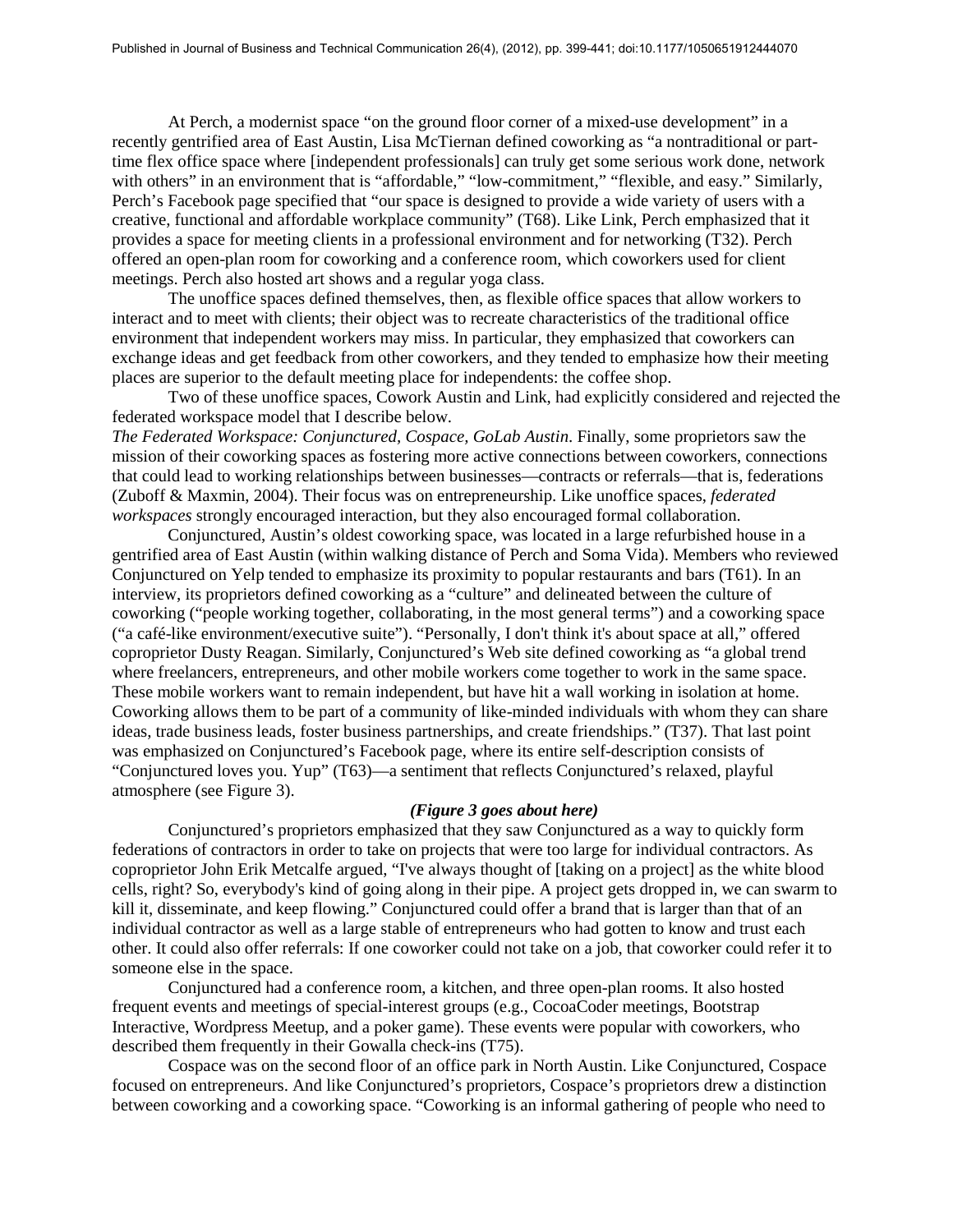accomplish a task or a project or have some work to get done, but they want to work alongside others," coproprietor Kirtus Dixon offered, whereas a coworking space is "the more formal collection of all those people in one designated location, with the amenities … [including] access to resources, space, desk, WiFi, coffee." Coproprietor Pat Ramsey emphasized that independent workers need a "home base" where they can interact, but not "a full time office where you sort of stovepipe yourself with a bunch of people, and you see the same people every day." Cospace's Facebook page emphasized this aspect, describing the space as a "coworking, networking, and meeting space in North Austin" (T66).

Like Conjunctured, Cospace emphasized the federated aspect of the space. As coproprietor Andrew Bushnell put it, "it gives [the coworkers] a chance to form together into a group. ... a group of 50 people is much more powerful than 50 individuals." Cospace had a large open-plan room, two conference rooms, a kitchen, and two offices that could be leased to groups. It also hosted frequent social events and meetings of interest groups (e.g., GeekAustin, Austin Drupal Users Meetup, WordPress Camp, Startup Weekend) as described in their coworkers' Gowalla check-ins (T76).

Austin's newest coworking space, GoLab Austin, occupied excess space in the offices of FG Squared, an interactive marketing company. Unlike the other spaces, GoLab Austin focused specifically on the interactive media industry. Steve Golab, who owned FG Squared and was proprietor of GoLab Austin, defined coworking as "basically giving people the tools that they need to be effective in their work. Making sure that they are productive. ... I think it's about helping facilitate relationships between one another and with people who are inside of the network." GoLab Austin's Facebook page makes its federated model quite explicit, describing it as "more than just a shared office space" and promising facilitated interactions and referrals (T53, T84). At the time of the interview, GoLab Austin had not yet hosted events, though Golab planned to do so.

The federated workspaces defined themselves in terms of fostering business relationships in addition to personal ones; their object was to facilitate collaboration with others in formal and informal relationships. That is, the proprietors saw these spaces as comprising a collocated network of potential contractors. Although they emphasized this collaborative focus, the proprietors also saw their spaces as providing the benefits of interaction that the unoffice model provides.

But what did the coworkers think?

## Coworkers' Definitions

To get the coworkers' perspective, I interviewed 17 coworkers at the three most populated coworking spaces—Conjunctured, Cospace, and Link. (I also examined user-generated texts such as Yelp and Google Places reviews and Foursquare and Gowalla check-ins, but users did not define coworking in these texts.) Coworkers at these three spaces presented interesting differences in their definitions (see Table 2). They believe that the definitions they proffered capture the essence of coworking; in a later section, I discuss their *motivations*, the reasons why they cowork.

# *(Insert Table 2 around here)*

*Coworking as space*. Of these three most populated spaces, only Link was defined as an unoffice in the proprietor interviews and texts. But coworkers across all three spaces defined coworking as an alternative office space. For instance, at Conjunctured, CW01 defined coworking as "a very cheap and easy way for me to work in an office space around people that are, I guess, very similar to me" whereas CW04 defined it as "trying to recreate some parts of the office environment … the parts of the office hopefully that work better than working from home." Similarly, at Cospace, CW06 said that "just like in any office, you know when Monday morning comes, what you're getting into," and CW10 called it "an office opportunity ... it's a financial advantage to be able to have an office." Overall, 7 of the 17 coworkers explicitly defined coworking as analogous to the office, whereas 15 of 17 defined it as an office, space, or workplace. *Coworking as an inexpensive office alternative*. Although coworking is dramatically less expensive than leasing an office space, only three coworkers (CW1, CW2, and CW10) mentioned that fact.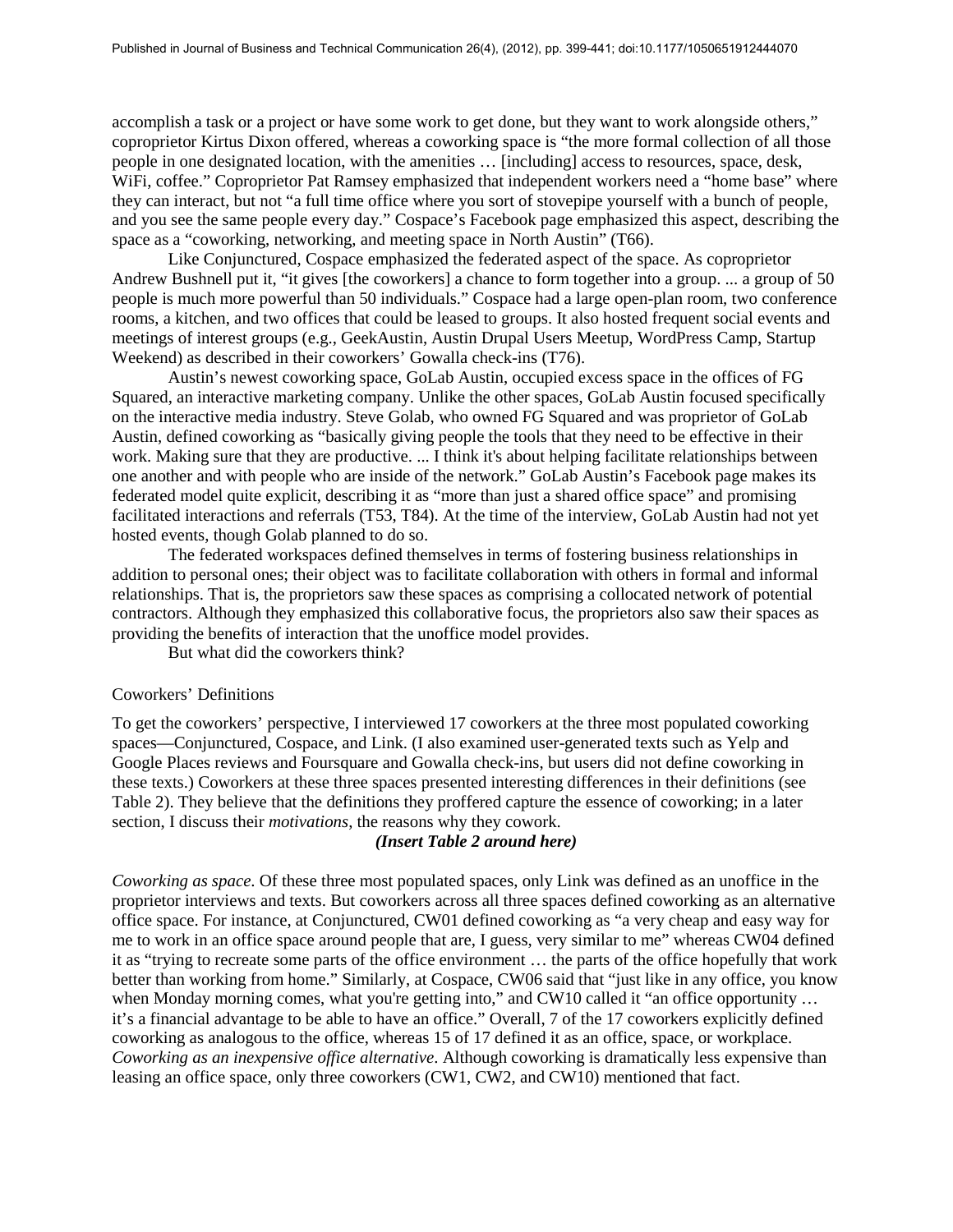*Coworking as a social hub*. "I now have a water cooler," stated CW15. "I have a place where I can bounce ideas off of people." Like CW15, many coworkers across the sites emphasized interaction with other coworkers. For instance, CW09 simply defined coworking as "social working…. It's a social environment to do your work." Similarly, CW03 defined it as "combining social networking and working in a laid-back environment where the stress is gone." Overall, 6 of the 17 coworkers used some variation of the phrase "bounce ideas off of people" (CW15), and 9 of the 17 coworkers defined coworking in terms of a social component.

*Coworking as collaboration*. Surprisingly, most coworkers did not define coworking as an opportunity to collaborate on federated projects (although more discuss collaboration as a motivation, which I discuss later). For instance, CW08, who worked in Cospace's federated space, defined it as people "working on different projects in the same shared space"—hardly the federated vision that Cospace's proprietors expressed in their interviews and texts. Overall, only 5 of the 17 coworkers defined coworking in terms of collaborating on projects, four of whom worked at the unoffice rather than at one of the federated workspaces.

*Coworking as heterogeneous and homogeneous*. Proprietors and coworkers alike sometimes referred to homogeneous and heterogeneous populations. Conjunctured (T37), Perch (T32), and GoLab Austin (T53) texts contained the phrase "like-minded," and proprietors of Perch and Soma Vida used it in their site interviews. Like the proprietors, three coworkers (one each at Conjunctured, Cospace, and Link) defined coworking in terms of working with people like themselves.

At the same time, three coworkers emphasized appreciating the heterogeneity of workers at the space. For instance, CW15 emphasized, "I can get really different views because I have individuals across the spectrum in their jobs, and what they do. You can get a better idea of what people think outside of the industry that you're in." (Proprietors of Cospace, Perch, and Space12 all emphasized heterogeneity in their site interviews, and Perch's Facebook page mentioned it, T68.)

*Coworking as work/home separation*. Only two coworkers (CW2 and CW17) mentioned work/home separation as a component of coworking. (Others mentioned this component as a motivator for them, but not as part of the definition.)

# The Object of Coworking and its Contradictions

What is coworking, then? That is, what is the cyclical object of coworking activity at these sites? As we have seen, answers vary. A coworking space is a place to get work done—specifically, knowledge or service work that originates outside the site in other intersecting activities. Although coworkers work together, that work involves different, contradictory objectives, attached to and pulled by the network of activities in which each coworker engages. These intersecting activities perturbed the development of the object at each coworking site.

Coworking proprietors defined coworking in ways that emphasized specific models. Yet coworkers had different objects in mind as well—different from those of the proprietors and each other. For instance, the coworkers I interviewed tended to emphasize the unoffice model, in particular, the combination of space and social interaction as they performed separate projects. Yet beyond saying that they worked in the presence of other people, they provided definitions that were far from unanimous.

This finding is interesting because how the participants perceive the object of coworking affects how they coconstruct it. For instance, proprietors structure, design, furnish, and run their sites based on their understanding and model of coworking—and indeed they have considerable incentive to differentiate their sites from others. But the coworkers I interviewed seemed to understand coworking primarily based on one model, the unoffice. Coworkers were split on other characteristics of coworking, which meant that they came to their spaces with different expectations about the activity in general: Would they work in parallel or in collaboration? Would they socialize or find partners? Would they meet like-minded individuals or coworkers with different views and backgrounds?

As I discuss in the next section, some of these differences appear to relate to the individual coworkers' businesses and fields: For instance, an independent professional who needs to meet clients has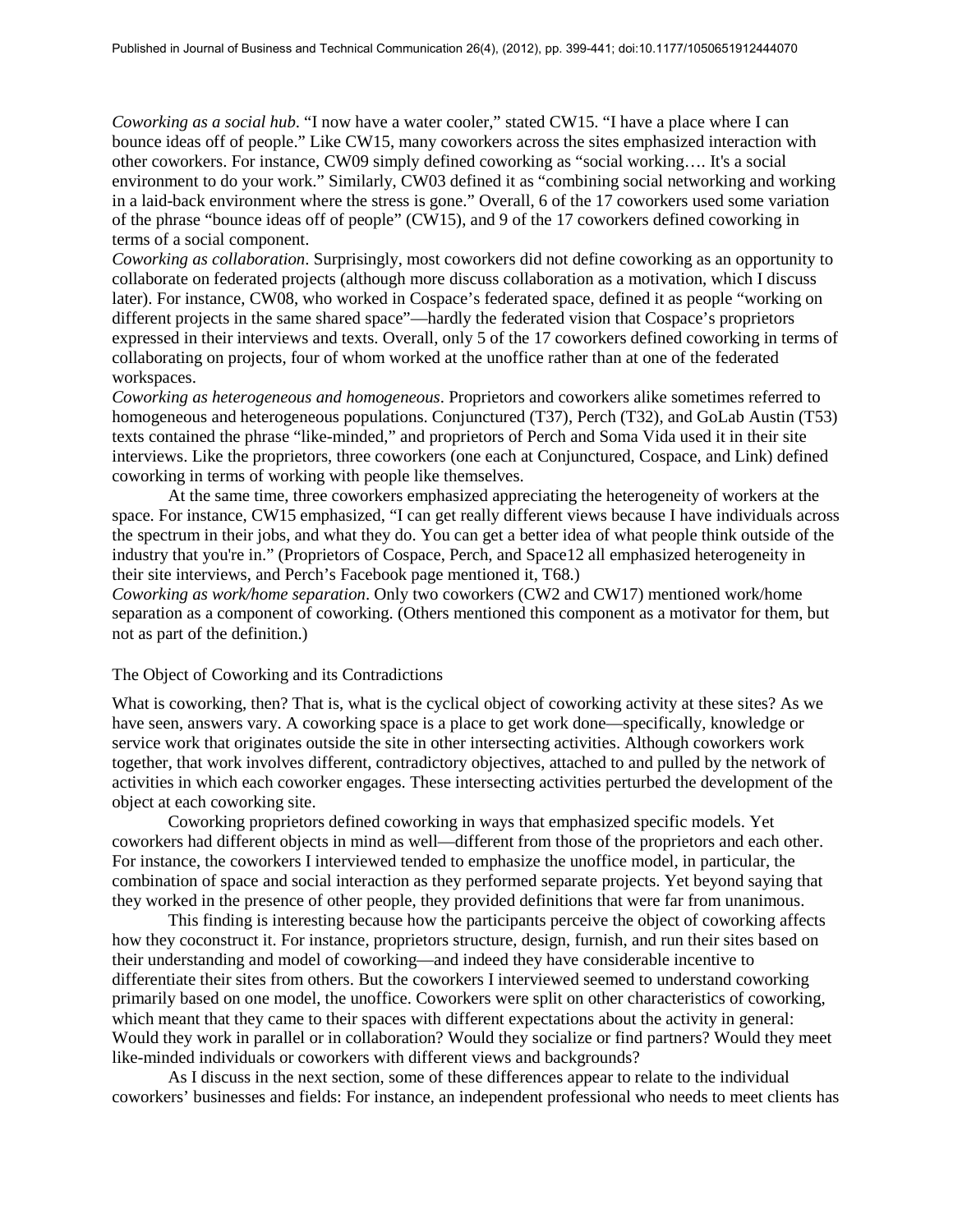different needs and expectations from an independent contractor who needs to make business connections and get to know potential subcontractors.

I promised that the contradictions would begin to pile up, and they certainly have. So we can be forgiven for wondering if coworking is a coherent phenomenon rather than an unstable referent. Across proprietors, across coworkers, even between the proprietors and their coworkers at a given space, participants disagree in their definitions of coworking. These contradictions continue to pile up as we move to the next question: who coworks?

# Who Coworks? The Actors and Their Contradictions

The activity systems at these coworking spaces involved various actors. Who did coworking proprietors expect to work at their sites, and who actually did?

# Who Proprietors Targeted

To determine the proprietors' target audience, I examined their statements in the proprietor interviews as well as the texts I collected from each site, although proprietors may have changed their target audiences after these data were collected.

All proprietors, of course, identified individuals who could choose where to work. Those ideal coworkers had found home offices and coffee shops to be inadequate workspaces. Additionally, proprietors tended to seek and expect coworkers who shared their own background. For instance, Conjunctured's proprietors, who were experienced freelancers and entrepreneurs, sought freelancers who were used to working virtually. Cospace's proprietors, who had previously owned small businesses, sought small-business owners. Link's proprietor, a former global account manager for Dell, sought highend Gen X business travelers. Soma Vida's proprietors, who identified strongly as female entrepreneurs with children, sought "mamapreneurs" and "papapreneurs." Even Space12's proprietors, who targeted the most diverse set of coworkers, emphasized that they wanted their church staff working there.

In addition, the proprietors identified people with specific characteristics. For instance, Conjunctured's proprietors specifically sought people seeking leads and business partnerships—in keeping with its orientation as a federated workspace—but also friendships. Cospace's proprietors specifically sought diversified small-business owners in North Austin needing a "home base" who can supply referrals to each other. Link's proprietor sought high-end independents who valued interaction with other coworkers, but were more concerned with minimizing unwanted distractions and meeting clients.

These proprietors, then, envisioned different actors for their sites. But they certainly did not rule out others as coworkers, they just did not identify them as targets. They were glad to take coworkers with different profiles from what they envisioned as long as those coworkers were not disruptive.

# Who Actually Coworked

Who actually chose to work at these coworking spaces? The actual coworkers often did not match the targeted coworkers whom proprietors described. The coworkers I interviewed at Conjunctured, Cospace, and Link worked in various industries and capacities. But most of the coworkers at the nine sites were independent workers. Based on their interviews and LinkedIn profiles, I found that of the 17 coworkers I interviewed,

- 10 were small-business owners other than consultants; 6 of these were in one-person organizations
- 4 were consultants; 3 of these were in one-person consultancies
- 1 was a dependent contractor working remotely for a large business
- 1 was an intern for a business in the coworking space
- 1 was a permanent employee of a business in the coworking space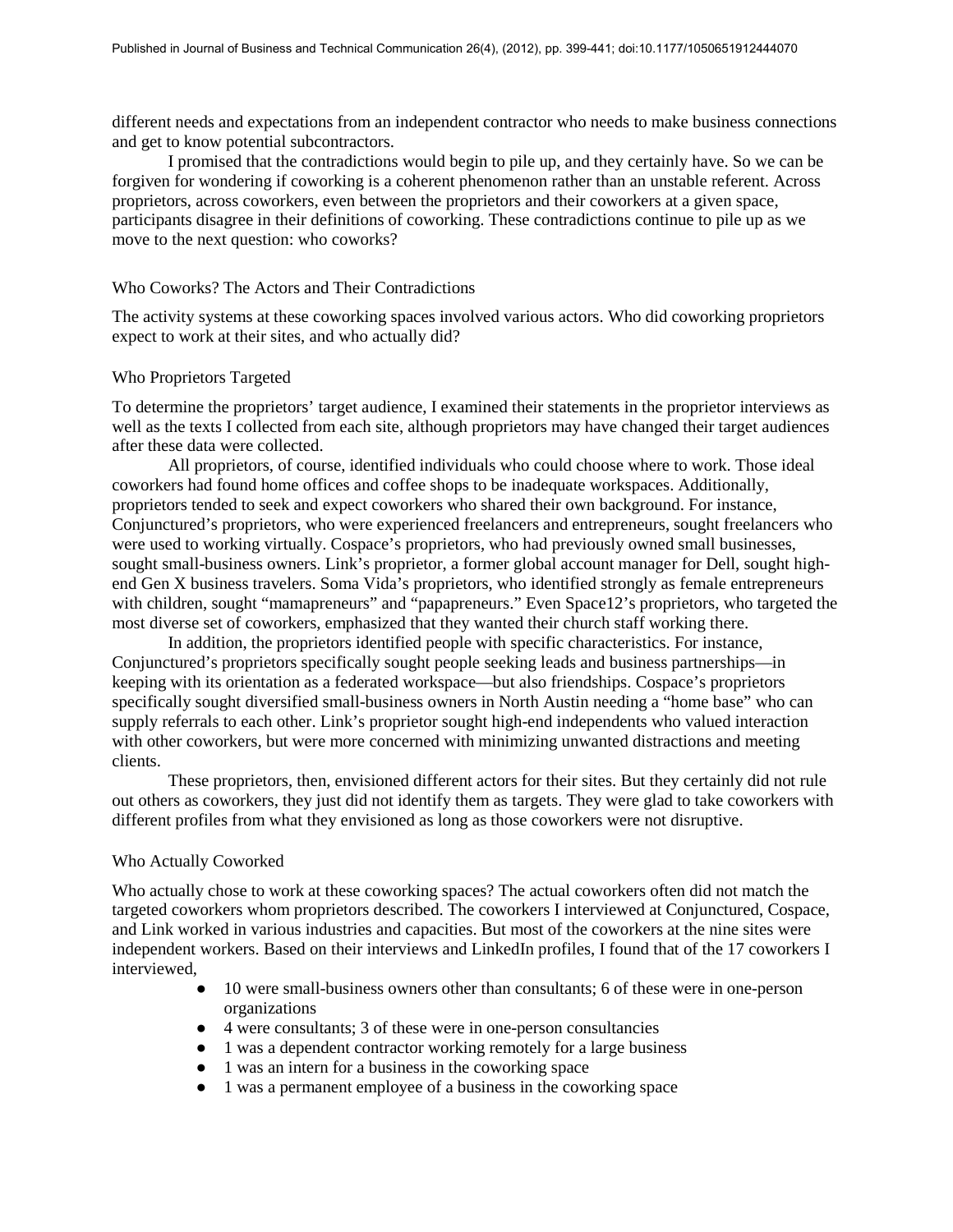● 12 had an Internet or information technology component to their business. For instance, CW02 worked in the apparel & fashion industry for a company that sold apparel exclusively online.

At Conjunctured and Cospace, all coworkers I interviewed had an Internet or information technology component to their business. At Link, the coworkers I interviewed were diverse independent professionals, all of whom were small-business owners or consultants. Only two of the seven had an Internet or information technology component to their business, and none of them fit the profile of business traveler. Based on the member directories from the three most populated coworking spaces, this breakdown appears to reflect the membership at the three spaces as a whole.

# The Actors of Coworking and Their Contradictions

Although they continue to pile up, the contradictions are relatively mild here because the actors are so loosely defined. The coworkers generally represented the clientele that proprietors expected, although with important differences (e.g., none were frequent business travelers). But they also were involved in a wide variety of professional activities, activities that involve different ties and relationships. Coworkers cowork, but freelancers freelance, consultants consult, entrepreneurs start and grow businesses, and smallbusiness owners run small businesses. These activities are different, particularly because they are exercised in different fields and disciplines and require different sorts of work and resources—and collaborations. Consequently, the actors of these coworking activities expected quite different things from their shared spaces.

# Why Do People Cowork? The Outcome and its Contradictions

What did coworkers expect to get from coworking? That is, what outcomes did they expect to cyclically achieve by coworking? To investigate this question, I examined coworkers' interviews as well as coworker-generated texts such as Yelp and Google Places reviews and Foursquare and Gowalla checkins.

All of the coworkers reported that they had tried working from home, and 14 of the 17 reported working from coffee shops. As Table 3 shows, participants were unhappy with these workspaces, reporting that they experienced distractions, self-motivation problems, and feelings of isolation. For instance, CW06 reported that when he worked at home, he would have to take conference calls in his parked car because "you never knew when [my dogs] were going to start barking. And it seemed like they would sadistically plan to bark when I was on a call." CW15 found that when she worked from home, she would realize at noon that she was still in her pajamas, and she also found herself being distracted by domestic chores such as washing dishes and doing laundry. CW08 recounted, "I got really depressed [at home] because I didn't talk to anybody all day long." And CW03 described problems with coffee shops that many others had raised: "When you go to a coffee shop, you are obligated to buy something. You don't want to spend too much time there. It's not really conducive [as] a workspace because people are talking. People don't think of it as a workspace."

# *(Insert Table 3 About Here)*

Given that the coworkers I interviewed were primarily small-business owners and consultants, such problems are critical: These professionals had to be highly motivated and focused because their livelihoods depended primarily or solely on their own initiative. Yelp reviews and a Gowalla check-in reflected how difficult coworkers found it to work in home offices and coffee shops (T58, T59, T61) and how these coworkers welcomed quieter, less distracting environs (T56, T80).

These themes carried through to what the coworkers sought from their coworking spaces. Coworkers reported that they sought a variety of characteristics from their spaces, and the various spaces provided key differentiators, according to their space, design, and professionalism; flexibility; and location and the benefits that coworkers tended to receive from each other.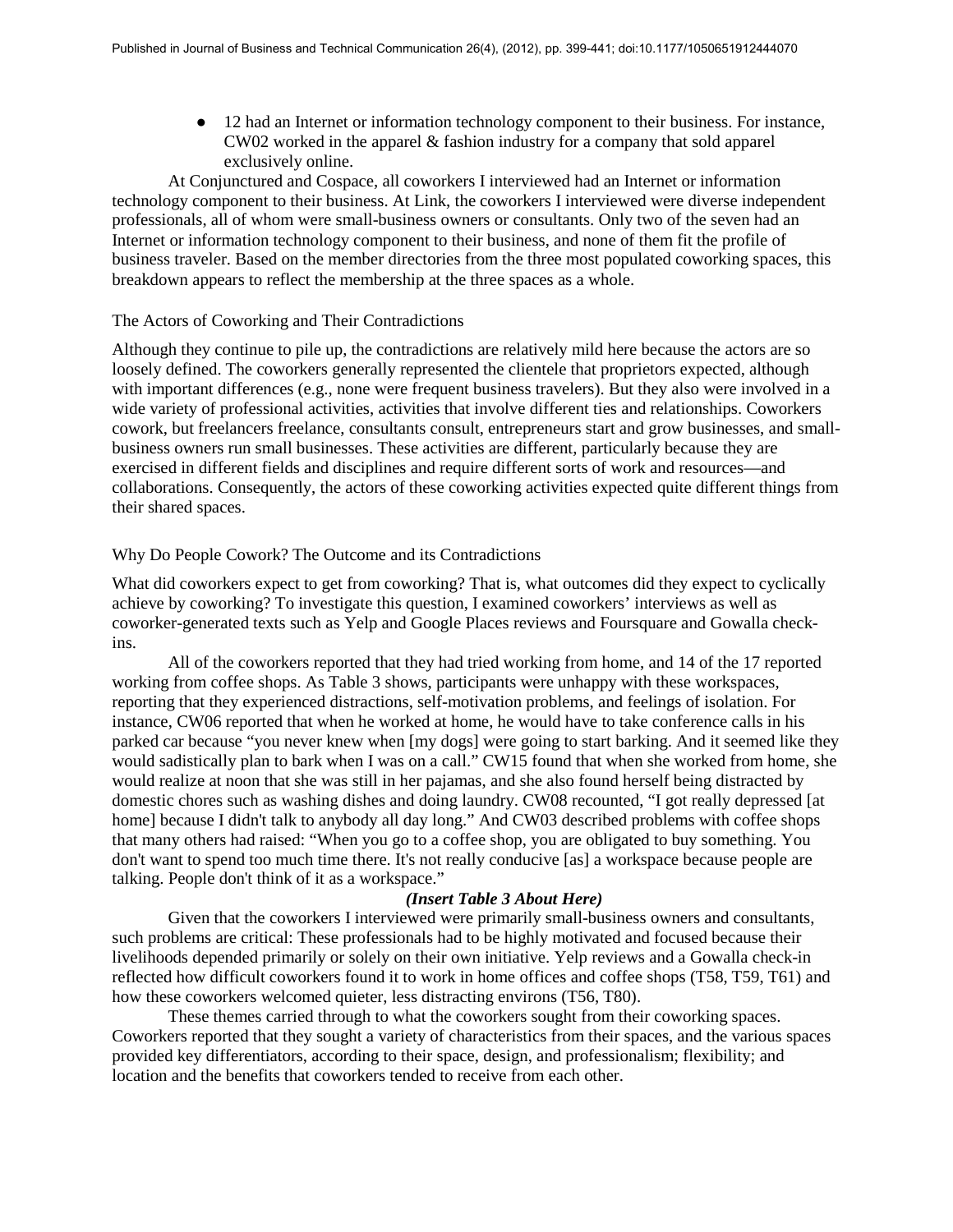# Space, Design, and Professionalism

Coworkers across the three sites specifically discussed furniture and space design, but they judged these by varying criteria. CW04, for instance, specified that "if you're going to be sitting somewhere for three or four hours, the chair better be comfortable." Indeed, at Conjunctured and Cospace, coworkers included mostly entrepreneurs, freelancers, and consultants who seldom met their clients there, so these coworkers' focus was primarily on functionality and comfort. That is, the space design was inward facing, focused on facilitating comfort and relationships within the coworking site. Particularly at Conjunctured, the space design and atmosphere did not support formal meetings. CW05 recalled one day that she met clients there: "That was the day that like three people showed up with their dogs. Like it was 4:00, and it was loud, and the dogs were barking and fighting. And they were laughing, and then somebody was like drinking beer." CW04, also at Conjunctured, reported that he tended to meet clients at coffee shops instead.

In contrast, at Link, coworkers included mostly small-business owners who met with their clients face-to-face, so their focus was on image and professionalism. Six of the seven coworkers emphasized that they were proud to meet clients there. (The seventh coworker, an artist, did not have clients.) For instance, CW13 commented, "This place has a modern design, but it's organic and comfortable, and that's so hard to pull off. It's also clean, and there's no microwave-popcorn smell, and there's no worry about science experiments in the fridge. These things matter and especially if you want to bring in clients or friends or whatever." That is, the site was designed to be *outward facing*, to facilitate professional contacts with outsiders, to impress rather than to comfort. CW16, who had worked at both Conjunctured and Link, also mentioned how Link, as opposed to Conjunctured, had the "wow factor" for meeting clients.

Coworkers also mentioned how spaces supported events. For instance, in comparing Cospace to Conjunctured, CW06 claimed that Cospace had a greater ability to host conferences and meetings "because Conjunctured isn't quite as big as this place."

In social media, coworkers described the spaces approvingly, focusing on the unique characteristics of each space. For instance, Link was described on Google Places as a "high-end space" (T60) and in a Gowalla check-in as "such a beautiful space!" (T77). Soma Vida was described in a Foursquare check-in as "relaxing" (T72). And when a coworker checked in at Cowork Austin, she suggested that others "check out the patio and terrific conference room" (T74).

Going beyond specific space elements, coworkers at Cospace and Link, when comparing their site to Conjunctured, often centered their comparisons around how spaces allowed them to project professionalism. For instance, at Cospace, CW07 claimed that Conjunctured represented an "artistcommune type" of coworking, compared to Cospace's "businessy" model; similarly, CW10 claimed that Cospace was "a little bit more business minded" than Conjunctured. Coworkers at Cospace (CW07) and Link (CW13, CW16) emphasized the age gap between themselves and the younger coworkers at Conjunctured, using terms that tied age to professional demeanor. For instance, CW13 said that Conjunctured "felt like college to me again. … I just wanted to have it be a place where I can turn on professional brain and stay focused and have the peer pressure to be Professional Lady."

#### Flexibility

On the other hand, some people sought more time flexibility, particularly entrepreneurs and freelancers, who typically set their own hours and do not have to meet clients regularly. These people tended to frequent Conjunctured, which had extended hours and gave keys to trusted coworkers, more than Cospace, which charged extra for keyed access, and especially more than Link, which was open only during normal business hours.

Location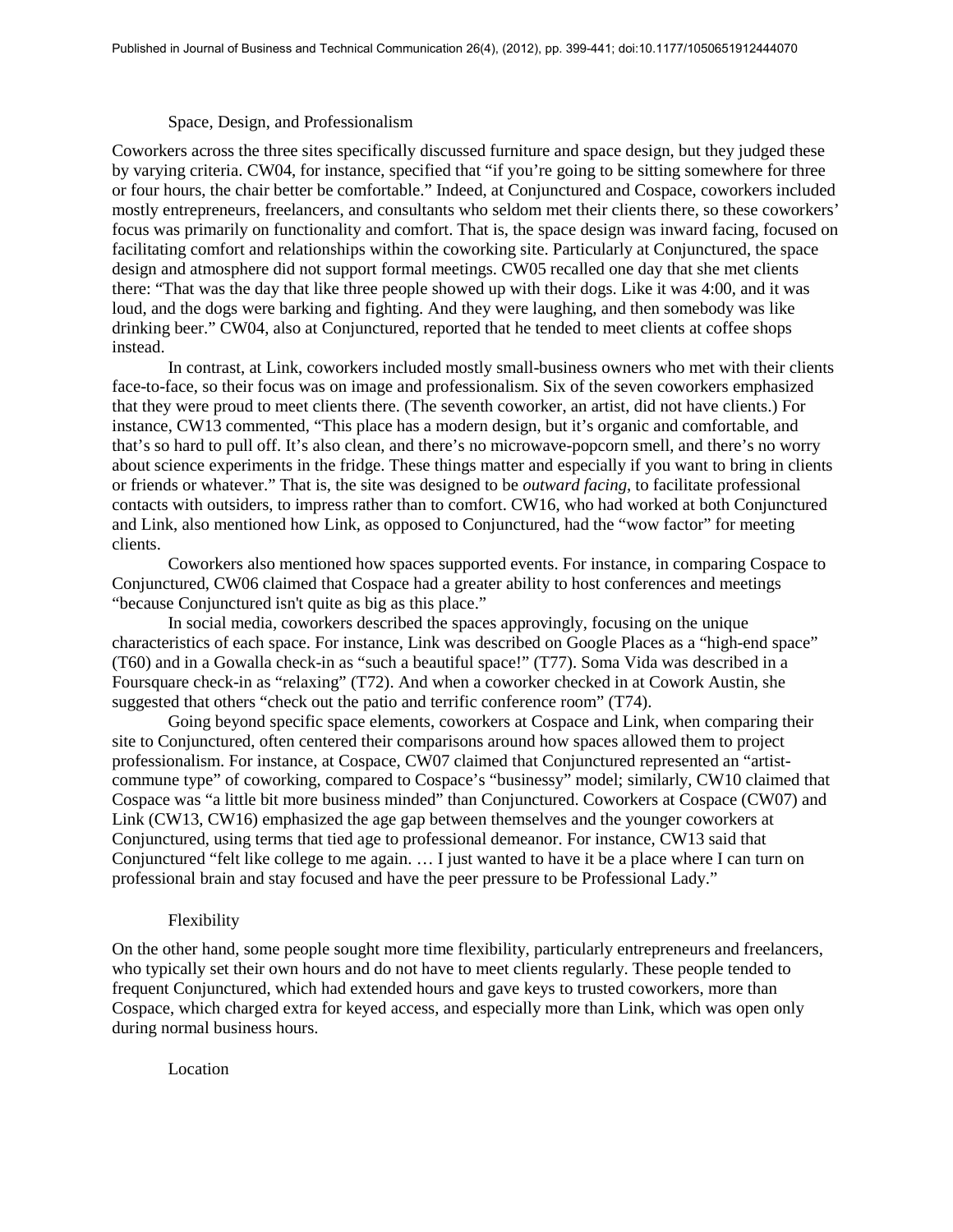Another differentiator was location. The coworkers sought coworking sites that were closer to their homes, clients, or desired amenities. The desired amenities differed from one coworker to another. For instance, CW12 and CW13 specifically cited Link's proximity to day care as one of its advantages for them. Conjunctured, on the other hand, was closer to downtown in a rapidly gentrifying area of East Austin. Using a Yelp review to rib people at other coworking spaces, one Conjunctured coworker wrote: "I seriously feel sorry for people that go to coworking spaces in North Austin or downtown," before describing Conjunctured's proximity to popular bars and restaurants (T61). Different locations seemed to appeal to people in different life stages: Link's coworkers were mostly in their 30s and older, whereas Conjunctured's were mostly in their 20s. Finally, Cospace was at the corner of a highway and major artery, making it more convenient for commuters coming from suburbs north of the city (CW07).

These differentiators, of course, sometimes conflicted with each other. CW04 articulated one such conflict: "The question is, is [coworking] going to be community based or proximity based? That, you know, 'do I come to this place because I like the people here or this happens to be the closest place, and the people don't piss me off?'" That is an important question because people also seek coworking sites to interact with others.

#### Benefits from Coworkers

Beyond these benefits that the spaces themselves provide, coworkers sought certain benefits from other coworkers (see Table 4), such as interaction, feedback, trust, learning, partnerships, encouragement, and referrals.

#### *(Insert Table 4 about here)*

*Interaction*. Many of the coworkers across the sites expressed their desire to interact or socialize with the other coworkers. For instance, CW07 told me that "probably I am not going to work on jobs with these people, but I like to socialize with them and talk to them." This theme of interaction was common, especially in the Link and Cospace interviews but also in the Yelp and Google Places reviews; for example, one Cospace coworker enthused that "I get to see new people every day" (T58), a Conjunctured coworker described how "congenial" people were (T61), and a Link coworker emphasized how much of a host the proprietor was (T59). And frequent after-hours events provided plenty of other opportunities to socialize and network, and those events were reflected particularly in some of the sites' Gowalla checkins.

Interaction also took other forms. For instance, during his interview, CW17 remarked that "for me, it is about just the casual relationships," and that he had a friendly rivalry with CW19 on Foursquare: both competed to be mayor of Cospace. Later, CW19 mentioned the same rivalry—then paused the interview so that he could check in. "He's not here," CW19 told me, then added hopefully, "I might actually get the mayorship today."

*Feedback*. People across the sites also expressed their desire for feedback, although feedback had different meanings at different sites. For instance, at Conjunctured and Cospace, coworkers were generally in fields relate to technology or the Internet, so they tended to seek feedback on problems from others in their field. In contrast, coworkers at Link generally worked in more diverse, customer-contact businesses, so they tended to seek feedback from coworkers in different fields. As CW15 put it, "You can get a better idea of what people think outside of the industry that you're in."

*Trust*. Similarly, trust looked different across sites. At Conjunctured, in accordance with its federated model, coworkers sought collaborators they could trust as partners. As CW01 put it, "do [subcontractors] have a handle on their time? Can they manage all the stuff that we need to get done?" Conjunctured provided an environment for developing such trust. Similarly, at Cospace, CW06 emphasized that "you like to do business with people you trust" and reported that "there are already trusting relationships being built here."

On the other hand, at Link, coworkers tended to work in parallel. These coworkers thought of trust in terms of personal possessions and in terms of sharing ideas with people with whom they were not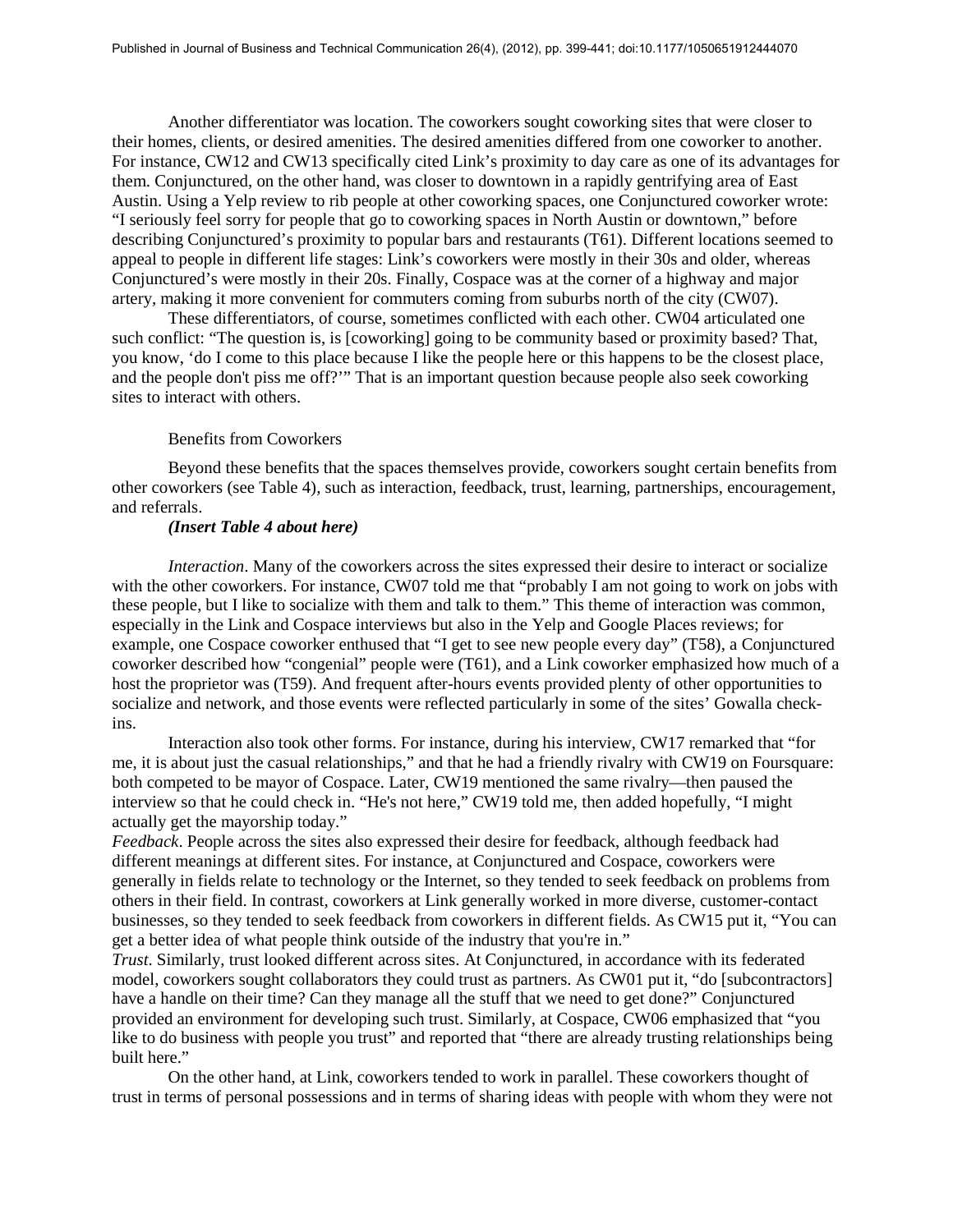partnered. For instance, CW12 told me, "I don't have to worry about my purse and my Mac. And at the same point, I feel like I've told [other coworkers] about my business plan. They're not going to go and tell my competition. I think they're going to keep it [to themselves]. I haven't sworn them to secrecy; I haven't made them sign a nondisclosure agreement."

*Learning*. Learning was a consistent theme. Again, coworkers at the federated sites (Conjunctured and Cospace) tended to emphasize learning within their fields when tackling work problems. At Conjunctured, for instance, CW03 said, "I feel comfortable to a point now where I know if I have difficult questions, I can ask people around here." Similarly, at Cospace, CW09 anticipated learning from a "pool of talent." At Link, on the other hand, coworkers emphasized learning about business practices in general rather than about field-specific tools or processes. For instance, CW17 said she had sought guidance on outsourcing accounting and using billing practices, whereas CW15 had asked for guidance on a piece of collateral she had developed for her business, and CW11 intended to seek help from someone who was "a brainiac on spreadsheets and budgets [since] I'm really bad about keeping my receipts." *Partnerships*. The three sites also differed in their potential for forming business partnerships. As a federated workspace, Conjunctured had targeted entrepreneurs who could work virtually and who could seek business relationships within the space. The participants whom I interviewed generally fit this profile. At Conjunctured, all of the coworkers had an Internet component to their business, and three coworkers reported subcontracting others in the space. For instance, CW1 said that Conjunctured was a good space to find subcontractors because people with a certain work ethic chose to work there. CW1, CW4, and CW5 all cited the fact that working alongside coworkers helped them to assess whether those coworkers would be good subcontractors. As CW5 put it, "I've seen them interact, you know, I've seen them make agreements and deliver or not deliver. ... What better interview could you get?"

CW5 also mentioned that at Conjunctured, subcontracting opportunities could be spontaneous: "One day we needed an editor, and I saw [a coworker] walk in ... and I'm like, do you have three hours to edit something? She said yeah. So she took a left instead of going into the room, and came in here and edited this stuff that we had to deliver." By offering a concentration of independent professionals within related industries, Conjunctured provided the potential for nimble business collaboration.

At Cospace, although coworkers saw the potential for establishing business partnerships with each other, at the time of my interviews, they had not. CW7 and CW9 expressed interest in establishing such relationships in the future. As CW9 put it, "They're still getting started here, so there aren't really a lot of members yet. But, one of the cool things about coworking is that you meet other people that you could potentially work with at some point." CW10 reported that he planned to refer Web clients to a coworker.

Similarly, Link's coworkers had not yet established business relationships with each other. Four of the seven (CW12, CW13, CW16, CW17) expressed the hope of establishing such relationships, and CW16 said that the promise of such relationships was "a big part of my choice to be involved in coworking originally." But these coworkers largely worked in very different customer-contact fields, so the business relationships that they envisioned tended to involve one-off services (e.g., buying a house, commissioning an interior-design session): They sought customers rather than partners.

#### The Outcomes of Coworking and Their Contradictions

Why did people cowork? That is, what outcomes did they hope to achieve through the object of coworking? These coworkers sought multiple outcomes, ones that were often not shared across coworkers. They expressed overlapping concerns, partly because different sorts of workers needed different kinds of support. Indeed, these concerns often contradicted each other: Specifically, coworkers had different expectations and desires concerning space design, feedback, trust, learning, and partnerships. One major contradiction emerged from these different concerns: some coworkers expected to work in parallel whereas others expected to work in cooperation.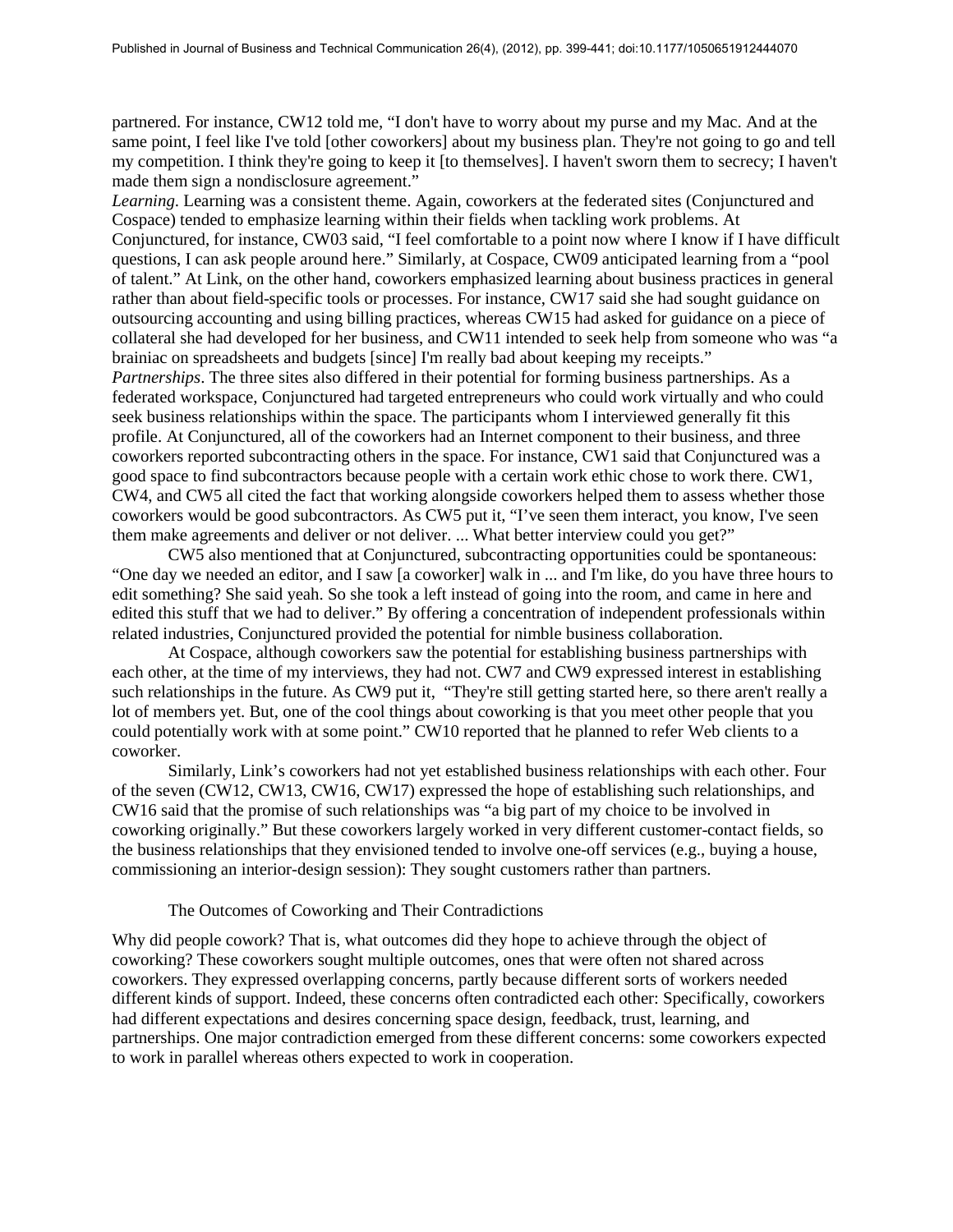*Parallel work as an outcome*. Coworkers who expected to work in parallel wanted to interact with each other socially, sometimes gathering feedback from those in different fields, building a sort of neighborly trust so that they could leave their belongings unattended or discuss business dealings without having those details repeated. These coworkers often worked in sole proprietorships in customer-contact areas (e.g., interior design, real estate) and needed space to meet their customers as well as other amenities that would make them look more professional. Although this outcome did not involve direct collaboration between coworkers, these conditions for parallel work definitely represented ongoing joint achievement: For these people to work alone together took considerable coordination and communication. They had to work at being good neighbors.

*Cooperative work as an outcome*. Coworkers who expected to work in cooperation wanted to gather specific feedback and learning techniques from others in their own field, building a working trust that could lead to partnerships or subcontracting. Often these coworkers were freelancers or entrepreneurs who provided services to other businesses rather than individual customers, and sometimes they would never meet their clients face-to-face. As a result, these coworkers focused less on image and client meetings—explaining in part the extremely relaxed atmosphere at Conjunctured in comparison to the other coworking sites—than on generating cross talk and camaraderie that could lead to trusted partnerships. They had to work at being good partners.

These are contradictory outcomes, implying two different sets of amenities and services. Again, the contradictions pile up. Is coworking really even a coherent phenomenon? In the next section, I argue that it is, and that a 4GAT analysis can help us understand it systemically.

#### Analysis: Coworking as a Coherent 4GAT Phenomenon

Throughout this article, I have examined the objects, actors, and outcomes of coworking, and I have described so many contradictions that you might suspect that coworking does not even describe a coherent phenomenon. But coworking makes more sense if we examine it in 4GAT terms, as "collaborations and engagements with a shared object in and for relationships of interaction between multiple activity systems" (Yamazumi, 2009, p. 213)—activity systems sharing collaborative objects that are "bounded hubs of concentrated coordination efforts" (Engeström, 2009, p. 310). Doing so lets us connect some of the isolated contradictions we have noted in the objects, actors, and outcomes of coworking.

For instance, one coworking configuration can be described as the Good-Neighbors configuration (see Figure 4). In this configuration, coworkers (whose activities are represented by triangles) who regularly meet with customers face-to-face bring their work into the coworking space (the circle) and work on it in parallel. Their collaboration is not focused on these individual tasks but on sustaining their neighborly relationships so that the coworking space can best support everyone's parallel work. An important aspect of this collaborative work is to provide what Goffman (1959) called a "team performance," a front stage of professionalism that is appropriate for meeting with customers. In these coworking spaces, this good-neighbors configuration is reflected in several areas: the proprietors' unoffice model, coworkers' focus on sociality, coworkers' tendency to meet with customers face-to-face, and coworkers' desire for a parallel work outcome in a professional space where they could meet and impress customers. These aspects of the object, actors, and outcomes make sense when we understand the good-neighbors configuration as a nexus of otherwise unlinked external activities. Like neighbors, these coworkers may be entirely unconnected in their work lives, but committed to sharing and improving a communal space.

# *(Insert Figure 4 about here.)*

In contrast, the good-partners configuration (Figure 5), independent, unaffiliated specialists (whose activities are represented by triangles) can link up inside the coworking space (represented by the circle) to attack shared work problems. These shared problems are the objects of their momentary collaborations, the problems that individuals from the space are recruited to swarm; the more enduring object, however, is the networking that facilitates these fast-forming instances of cooperative work. One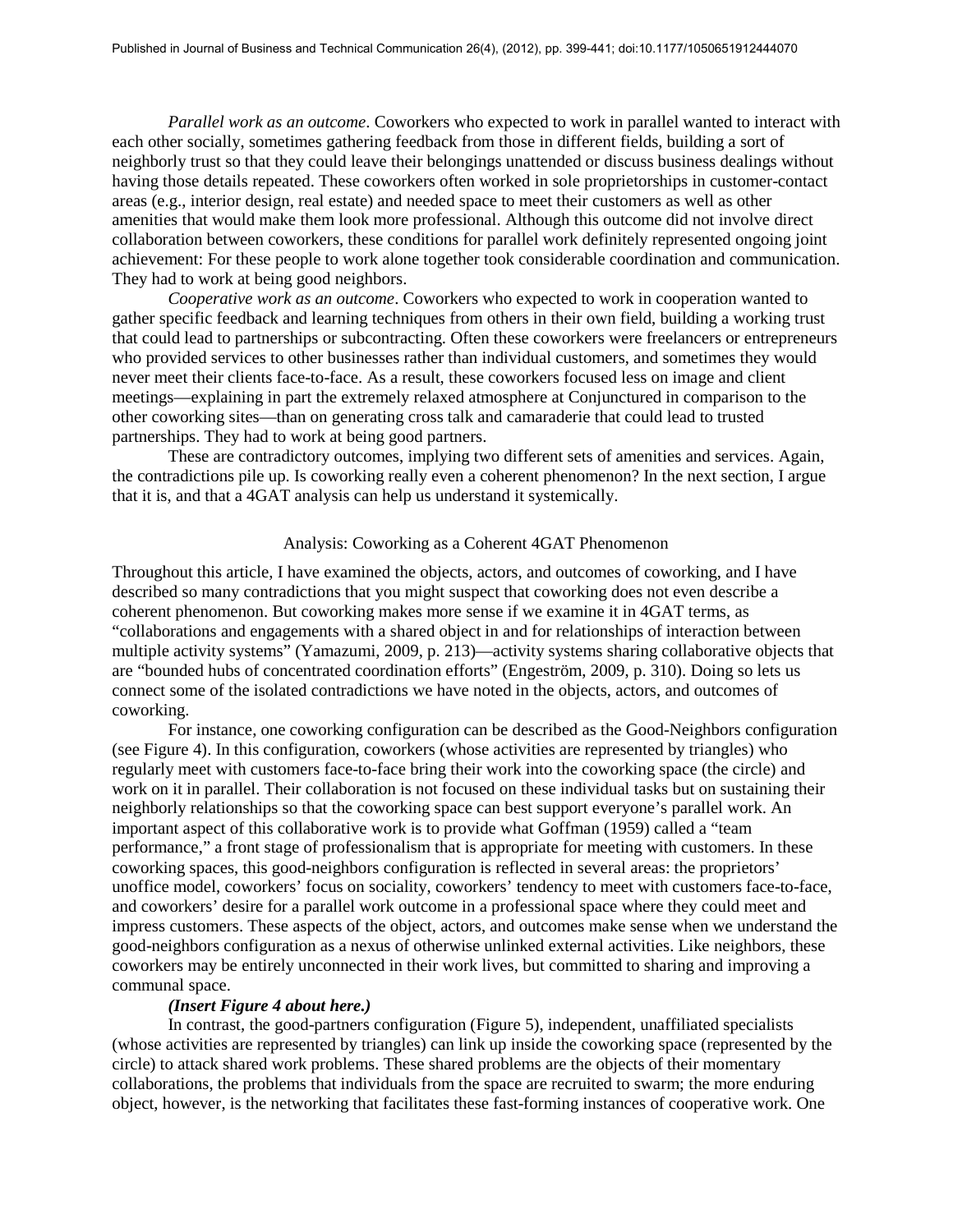such transient team is illustrated in Figure 5: experts in Web development, search-engine optimization, Web services, and copywriting have temporarily linked up to solve a problem posed by an external business client. (The graphic designer and retailer have been left out of this particular collaboration but could be picked up on future jobs.) The good-partners configuration supports not a front stage of professionalism but a backstage in which coworkers can attack these work problems. This good-partners configuration is reflected in the coworking spaces in several areas: the proprietors' federated workspace model, coworkers' focus on collaboration and sociality, coworkers' business-services orientation, and coworkers' desire for a cooperative work outcome. These aspects of the object, actors, and outcomes make sense when we understand the good-partners configuration as a nexus of transient work teams composed of specialists. As partners, these coworkers forged connections through their work lives as well as their social lives, and they treated the coworking space as the backstage for making these connections happen.

# *(Insert Figure 5 about here.)*

So we can detect at least two configurations of coworking, two distinct ways in which a coworking space can function as a nexus of networked activities. Obviously other configurations are possible, and other activities impinge. For instance, coworkers preferred certain locations because they were closer to certain amenities, suggesting that other activities (e.g., parenting) also influenced coworking. Similarly, a detailed study of a coworking space based on the community workspace model might well turn up another configuration in which other activities are networked. Nevertheless, Table 5 compares the two configurations for which we have the most evidence.

As Table 5 suggests, the tensions between these two configurations appear to explain some of the contradictions that I discussed in previous sections. These tensions arise because the two configurations are superimposed in each space (see Figure 6). One configuration may be dominant in each space—for instance, Link is dominated by the good-neighbors configuration whereas Conjunctured and Cospace are dominated by the good-partners configuration—but both configurations are manifest in each space, and the tensions between them appear as systemic, affiliated contradictions.

*(Insert Figure 6 about here.)* 

# Implications: Who Writes the Definition of Coworking?

In this case study, I have examined how people collectively define and interpret an emergent collaborative activity through their talk and their many texts. Coworking is not a concrete product like furnishing a building, but a service—in fact, a service that proprietors provide indirectly, by providing a space where coworkers can network their other activities by engaging in peer-to-peer interactions. This service is now vaguely defined, allowing different configurations; consequently, we have seen many different contradictions in the object, actors, and outcomes of coworking. But coworking has evolved and will likely continue to evolve; as we examine how, we can also examine implications for how we apply activity theory to other emerging collaborative activities.

# How Will the Definition of Coworking Evolve?

As we have seen, space proprietors confidently offered their definitions of coworking in their interviews, business plans, Web sites, and collateral media, and they have made decisions (e.g., space design and location, hours, rules, pricing, and approved events) that influenced how their coworkers understood coworking. But we have also seen that coworkers additionally define coworking in terms over which proprietors have little control: through interactions with coworkers and the partnerships and trust that develop from these interactions. In fact, since key aspects of coworking as a service are provided by those who buy that service, proprietors have little control over the definition of coworking. Coworking is a lowmargin monthly service with well-established competitors such as coffee shops and home offices in addition to other coworking sites. Indeed, coworkers freely compare spaces in their interviews and in social media. Much of coworking's value rests on who else is coworking; indeed, many of these spaces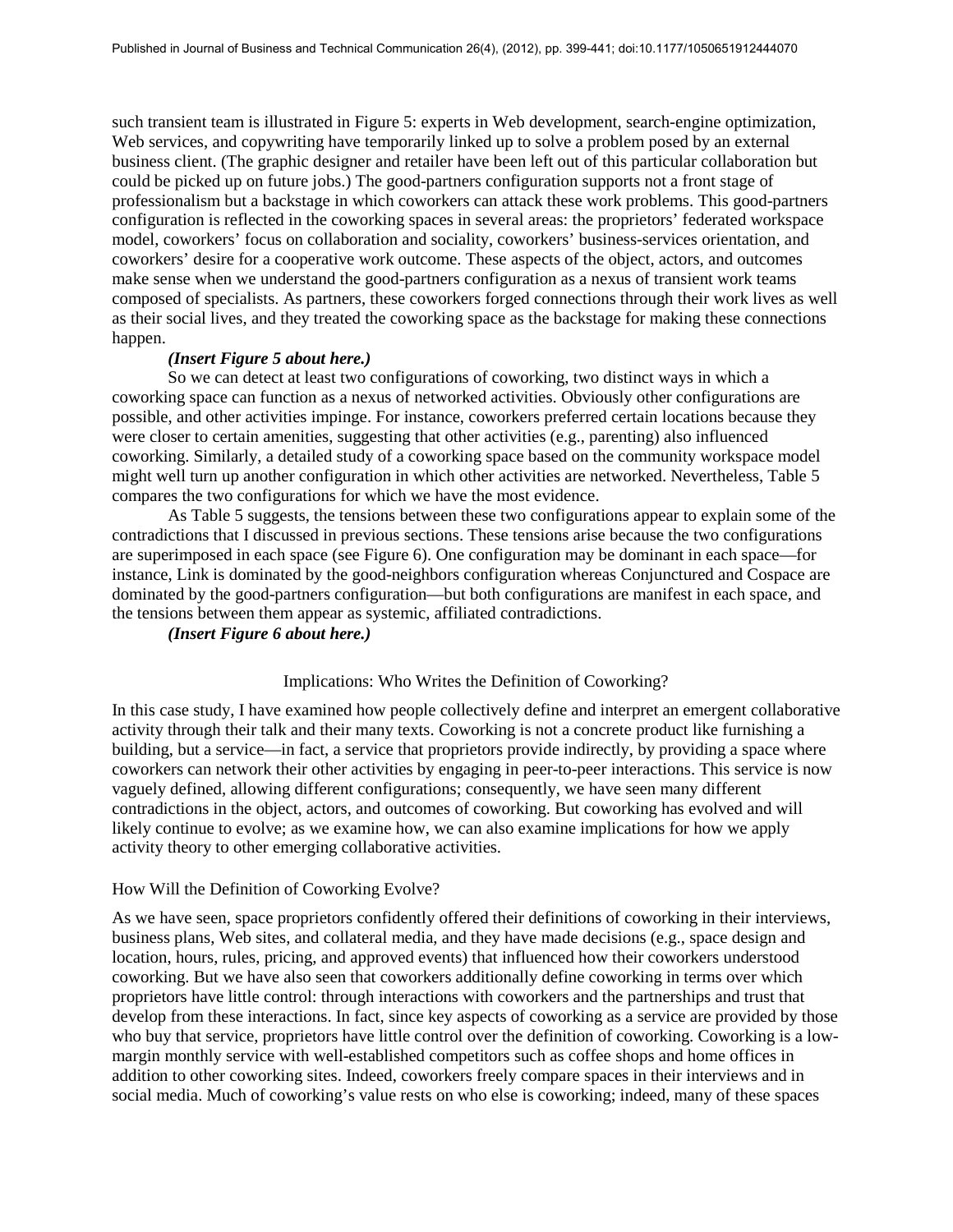have subsequently hired or designated community managers who can structure interactions, facilitate introductions, and otherwise introduce greater social coherence—that is, managers who can orchestrate the networking of external activities within the site.

Coworkers tended to select spaces based on various factors: whether other coworkers did business with other businesses or with individual clients, were Gen-X or Gen-Y, were technologyoriented or not. People vote with their feet, and as they do, they change the networked configuration, the value proposition, and thus the object of coworking at each space.

So what is coworking? In this analysis, coworking is a superclass that encompasses the goodneighbors and good-partners configurations as well as other possible configurations that similarly attempt to network activities within a given space. What configurations should a given coworking site support? That is, how can the site serve as an effective nexus of different work activities? As they answer these questions, proprietors and coworkers develop their own configurations and further define what coworking means at their own sites. Looking at these interviews and texts, we can see these developments take place via largely decentralized discussions: in daily interactions at each site, in Gowalla check-ins, in Yelp reviews, at after-hours events, and in innumerable other forums.

As cities become more porous and workers become more mobile, we can expect coworking and variations to multiply. In this early study of an emerging phenomenon, we can see how critical texts and talk have been to coworking's definition and development. In fact, it is striking how much of this emerging discussion has taken place over scattered genres—such as Web sites, business plans, collateral media, guidelines, reviews, check-ins—distributed across all who are involved in coworking.

#### How Will the Activity of Coworking be Defined?

And that brings us to the implications of this study for activity theory. When I began studying coworking, I conceived it as people simply working in the peripheries of each other's activities—working alone together, as some in the coworking community say. Thus, I wondered whether activity theory could provide an adequate framework for studying coworking. Indeed, the term coworking seemed to gloss several objects achieved by several different actors to yield several different outcomes. Coworking seemed not to be a single activity at all, and certainly the participants' understanding of coworking rested heavily on how it intersected with their other networked activities. These dense interconnections with other activities continually pulled the participants' understanding of coworking in different directions. That pull has already caused significant differentiations in Austin coworking, resulting in at least two very different configurations, and we can expect further differentiations as coworking becomes more common. With such a highly collaborative, interorganizational, and fluid phenomenon, an activity theory analysis seems difficult to apply.

 To do so, I have turned to an emergent 4GAT approach that understands internetworked activities by examining the interorganizational collaborations to which they contribute, an approach that examines peer production in textured activities (Engeström, 2009), objects shared by activity networks (Yamazumi, 2009), and multiactivity interagency (Edwards, 2009). This turn, I believe, is necessary if activity theorists are to make sense of work that is increasingly focused on knowledge and services in interorganizational and cross-disciplinary collaborations—and coworking is just one example of such collaborations. As I have argued here, developing and applying a 4GAT analysis allow us to better examine how these networks of activities interact, interpenetrate, and at times contradict each other. Examining how these people work alone together prepares us to better apply activity theory to other examples of distributed, interorganizational, collaborative knowledge work.

# Acknowledgments

I thank the proprietors of the nine Austin-area coworking sites discussed here. They were and continue to be generous with their time. I also thank the 17 coworkers who generously agreed to be interviewed. Bill Hart-Davidson and Mark Zachry provided very helpful comments on earlier versions of this manuscript,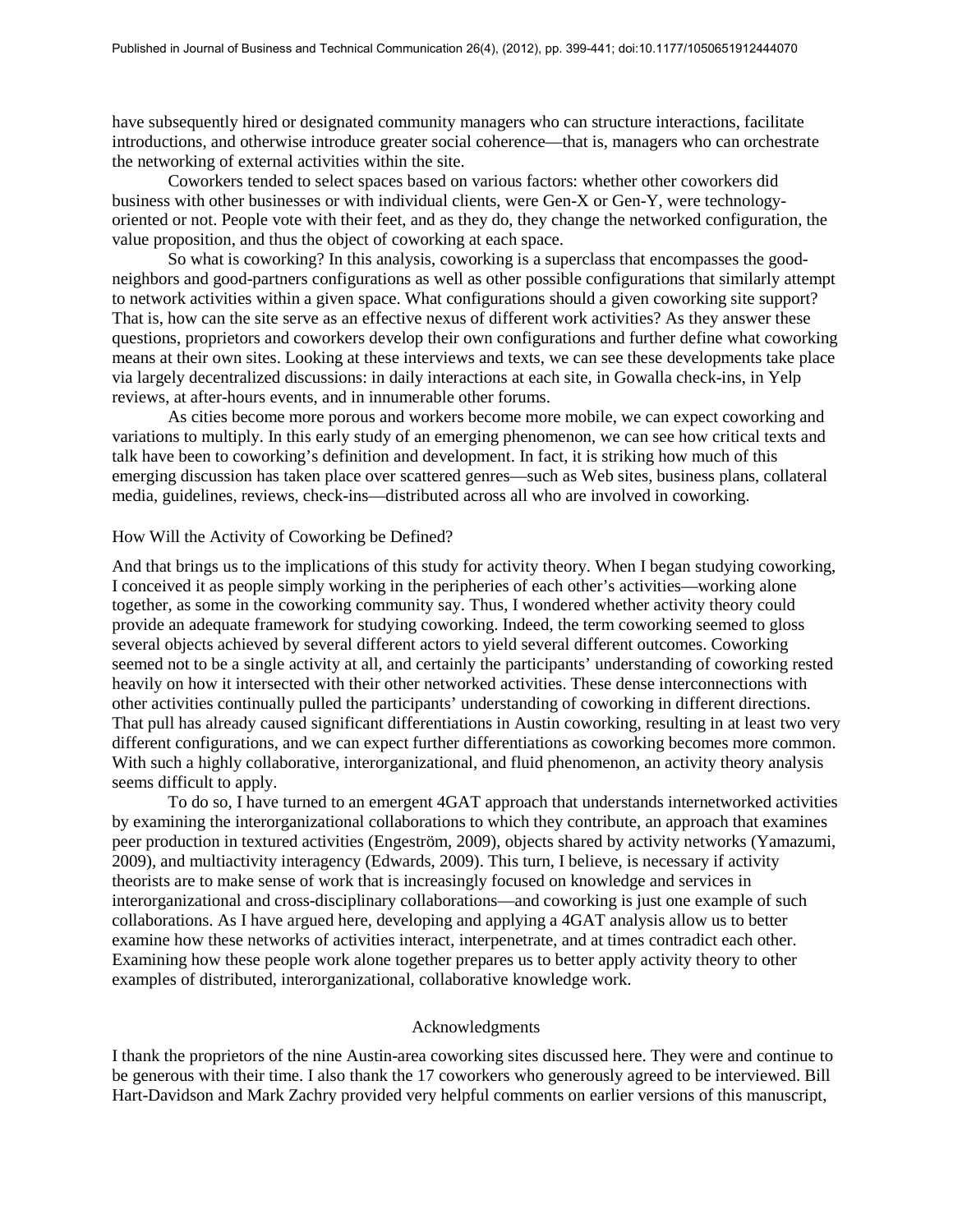as did the two anonymous reviewers. Finally, *JBTC* editor David R. Russell provided excellent feedback, especially in terms of refining the argument.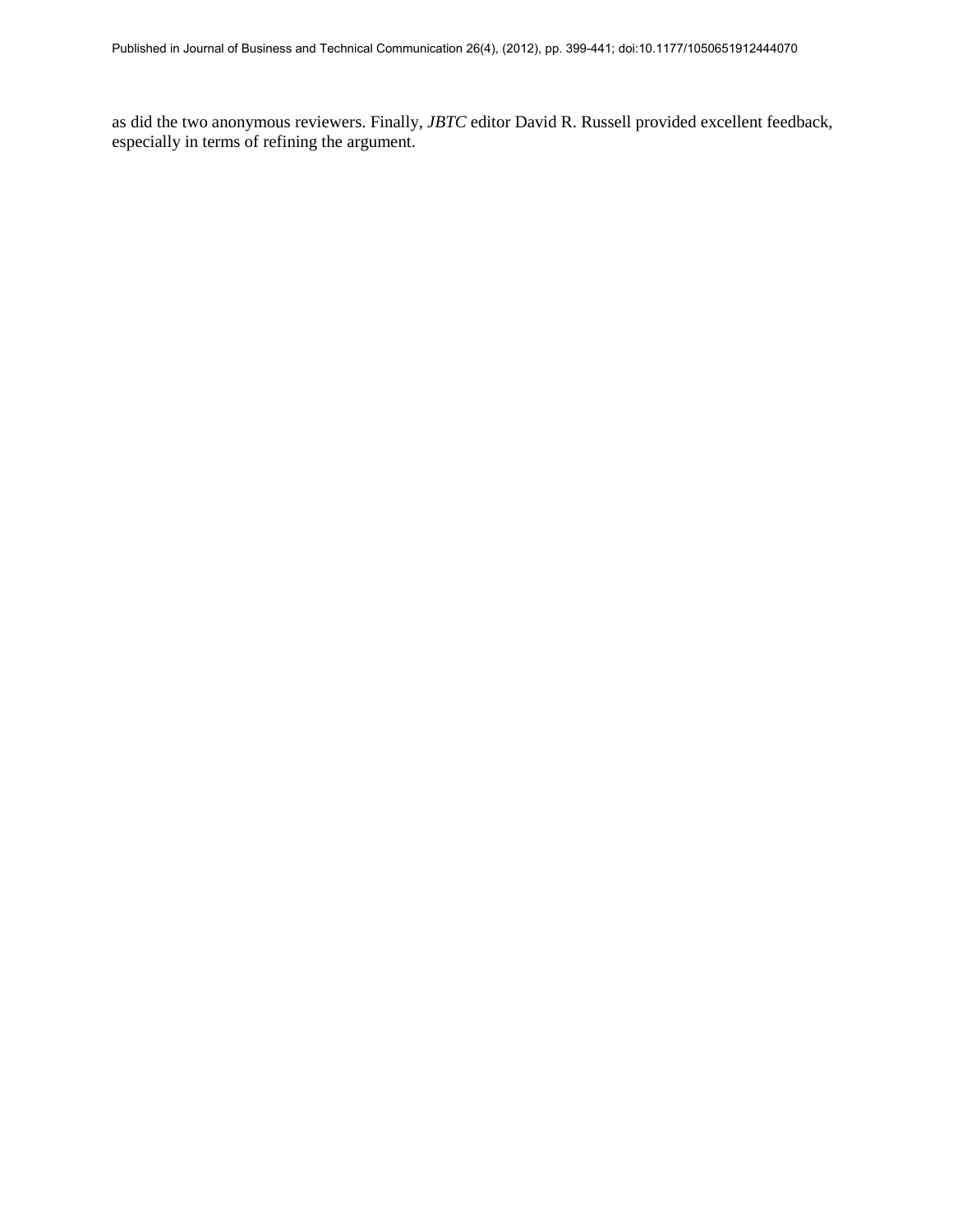|                 | Appendix A: Selected Texts                                        |
|-----------------|-------------------------------------------------------------------|
| Text            | Description                                                       |
| T <sub>2</sub>  | Conjunctured business plan                                        |
| T7              | Link Coworking business plan                                      |
| T <sub>15</sub> | Soma Vida coworking policies                                      |
| T16             | Soma Vida "What is Coworking?"                                    |
| <b>T30</b>      | Soma Vida Web definition of coworking                             |
| T32             | Perch Coworking welcome page (with short definition of coworking) |
| T33             | Space12 coworking page with coworking definition                  |
| T34             | Brainstorm Coworking Web site with coworking definition           |
| T36             | Link Coworking FAQ with short coworking definition                |
| T37             | Conjunctured—About page with history and coworking definition     |
| <b>T38</b>      | Conjunctured registration form (on Web site)                      |
| T39             | Cospace members directory                                         |
| T40             | Link Coworking members directory                                  |
| T41             | Conjunctured members directory—full time                          |
| T42             | Conjunctured members directory-basic                              |
| T43             | Conjunctured members directory—alumni                             |
| T <sub>53</sub> | Facebook page for FG2 "The Go Lab" (GoLab Austin)                 |
| T <sub>56</sub> | Yelp reviews for Space12                                          |
| <b>T58</b>      | Yelp reviews for Cospace                                          |

# $A$  properties  $A:$  Selected  $T<sub>z</sub>$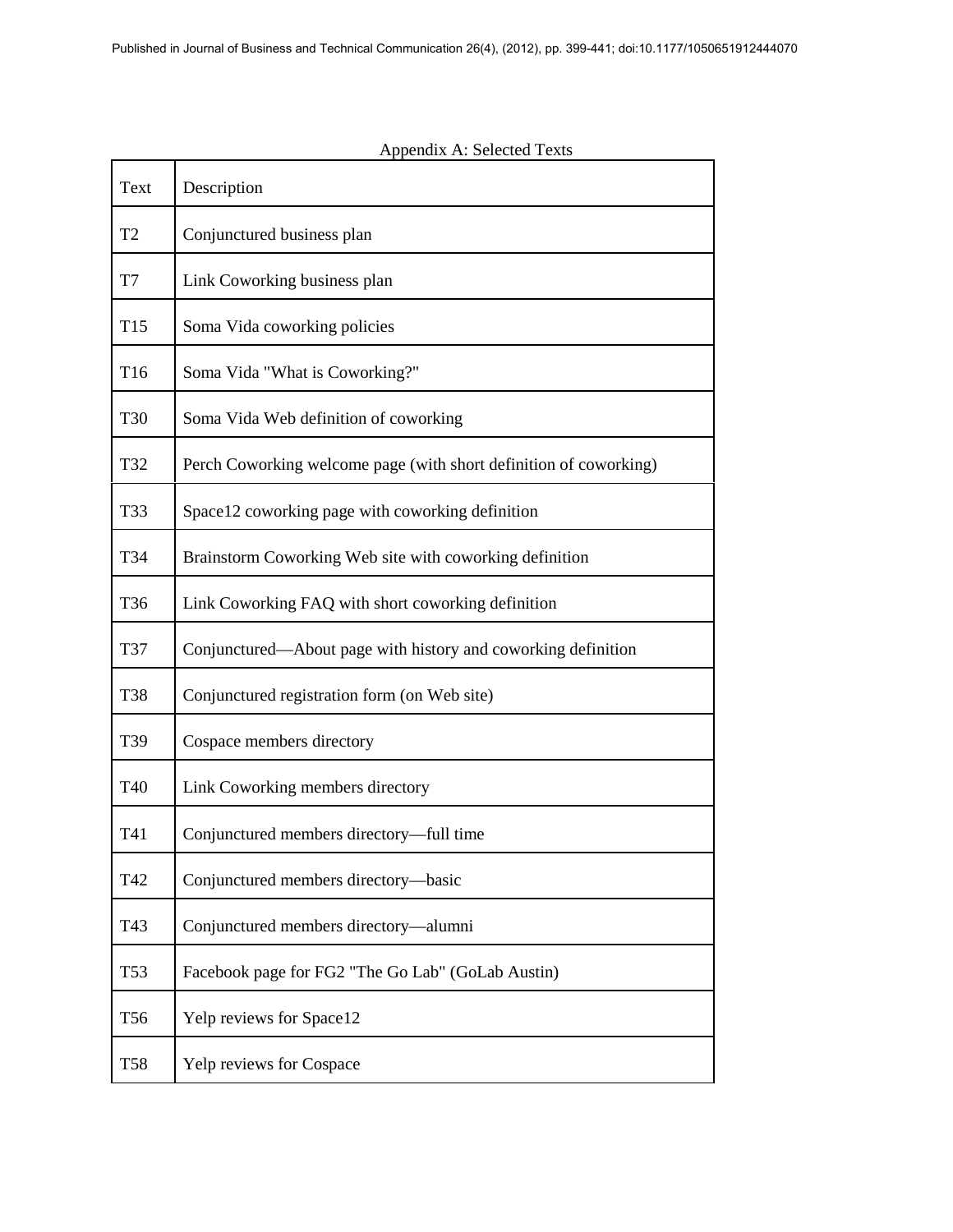| T59             | Yelp reviews for Link Coworking                                                  |
|-----------------|----------------------------------------------------------------------------------|
| T <sub>60</sub> | Google Places reviews for Link Coworking                                         |
| T61             | Yelp reviews for Conjunctured                                                    |
| T62             | Facebook page for Soma Vida                                                      |
| T63             | Facebook page for Conjunctured                                                   |
| T64             | Facebook page for Link Coworking                                                 |
| T65             | Facebook page for Space12                                                        |
| T66             | Facebook page for Cospace                                                        |
| <b>T68</b>      | Facebook page for Perch Coworking                                                |
| T72             | Foursquare check-ins for Soma Vida                                               |
| T74             | Foursquare check-ins for Texas Coworking [the original name of Cowork<br>Austin] |
| T75             | Gowalla check-ins for Conjunctured                                               |
| T76             | Gowalla check-ins for Cospace                                                    |
| <b>T77</b>      | Gowalla check-ins for Link Coworking                                             |
| T79             | Gowalla check-ins for Space12                                                    |
| T80             | Gowalla check-ins for Brainstorm Coworking                                       |
| T84             | Gowalla check-ins for GoLab Austin                                               |

# Appendix B: Selected Codes

Selected Starter Codes

| ΙC |
|----|
|    |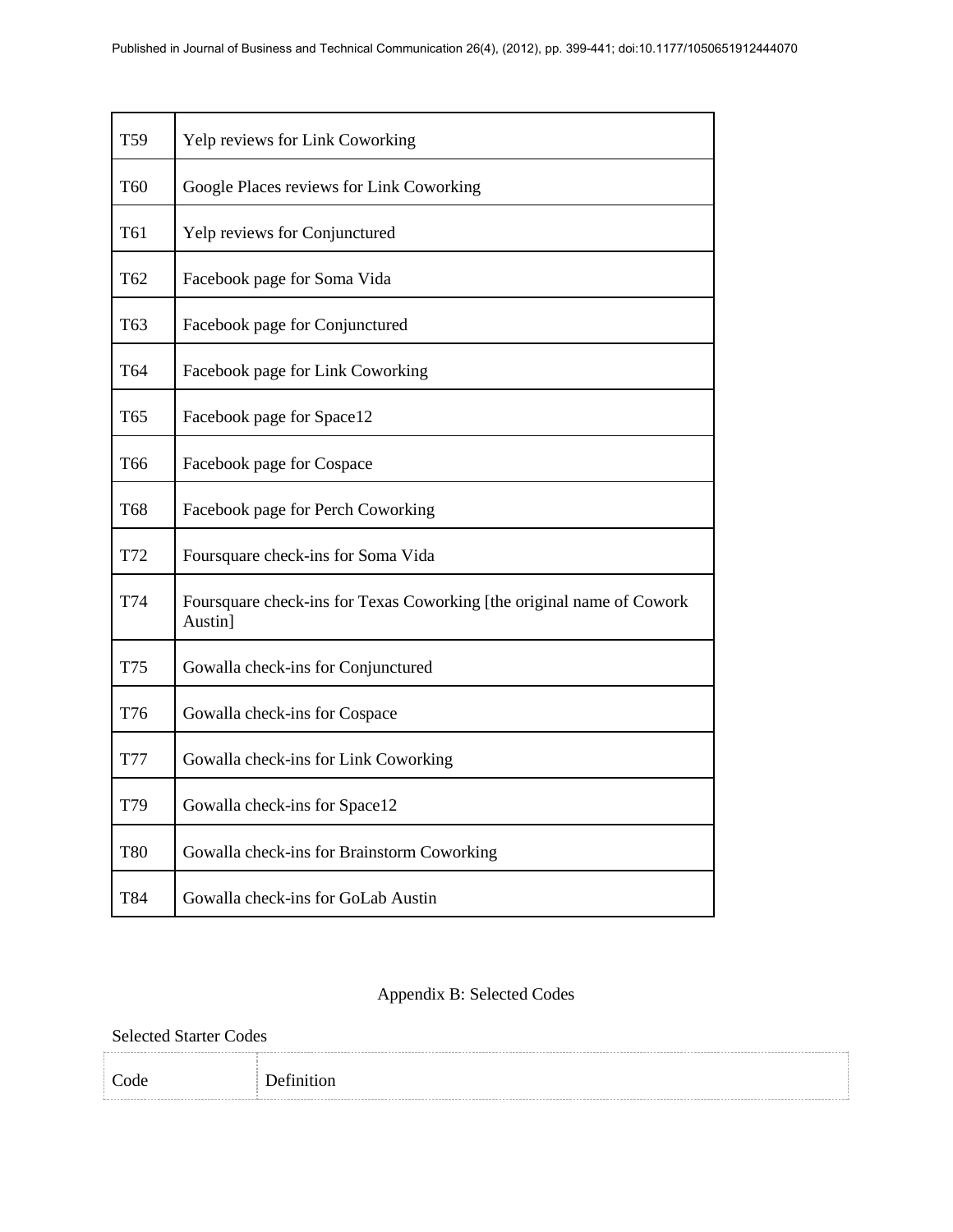| cw_definition       | What is coworking?                                                                                   |
|---------------------|------------------------------------------------------------------------------------------------------|
| cw_history          | Proprietor's history and background related to coworking.                                            |
| cw_whyYou           | Why do you cowork?                                                                                   |
| cw_whyOthers        | Why do your coworkers cowork?                                                                        |
| space_planning      | How did you plan your space?                                                                         |
| space_events        | Do you hold events here?                                                                             |
| reqs                | What are the minimum conditions for coworking?                                                       |
| space_collaborating | How do people coordinate or collaborate here?                                                        |
| space_clients       | Do people meet clients here?                                                                         |
| cw_evolve           | How will coworking evolve?                                                                           |
| cw_challenges       | What challenges do you think your space will face over the next 6 mo-year? Over<br>the next 5 years? |
| cw_changes          | What are some critical changes that could help coworking spaces or coworkers?                        |
| cw_diversity        | How diverse coworkers are re fields.                                                                 |
| cw_target           | Stated target market                                                                                 |

# Selected Open Codes

| Code             | Definition                                              |
|------------------|---------------------------------------------------------|
| biz              | The coworker's business                                 |
| biz_costs        | Business costs, including costs of coworking space      |
| biz_partnerships | Partnerships or subcontracting in the coworking space   |
| biz refer        | Referring business to each other in the coworking space |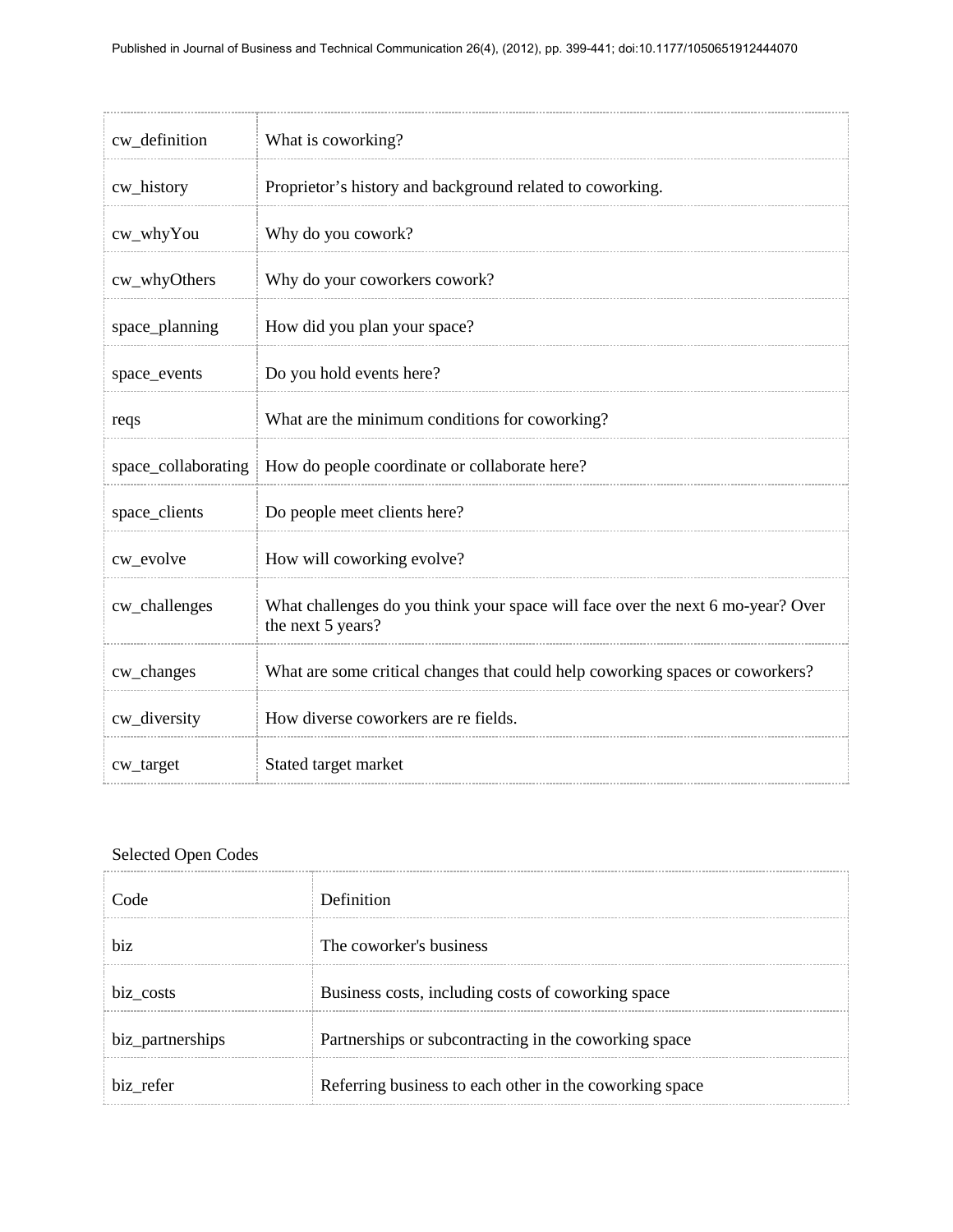| biz_selfdesc            | Their self-description, including title, sector, or status                                                                                                                                                 |  |
|-------------------------|------------------------------------------------------------------------------------------------------------------------------------------------------------------------------------------------------------|--|
| coffeeshop              | Discussion of how people work in coffee shops                                                                                                                                                              |  |
| cw_community_likeminded | like-minded people in the space: similar in outlook, profession                                                                                                                                            |  |
| cw_community_managing   | how the space establishes and manages its community                                                                                                                                                        |  |
| cw_comparison           | Comparing alternatives to coworking spaces                                                                                                                                                                 |  |
| cw_comparison_spaces    | Comparing coworking spaces                                                                                                                                                                                 |  |
| cw_encourage            | Coworkers provide encouragement or support                                                                                                                                                                 |  |
| cw_feedback             | Coworkers provide feedback or perspective                                                                                                                                                                  |  |
| cw_location             | Location of the coworking space                                                                                                                                                                            |  |
| cw_target               | target market for this coworking space, including general relationships<br>(telecommuter, freelancer) and specific occupations (web developer,<br>architect). Differentiation from other coworking spaces. |  |
| cw_trust                | Coworkers can be trusted                                                                                                                                                                                   |  |
| gen_boomer              | Characteristics of boomers                                                                                                                                                                                 |  |
| $gen_x$                 | Characteristics of Gen-X                                                                                                                                                                                   |  |
| gen_y                   | Characteristics of millenials                                                                                                                                                                              |  |
| learning                | Coworkers have to learn skills                                                                                                                                                                             |  |
| model_mixed             | Mixed model                                                                                                                                                                                                |  |
| reqs_confidentiality    | Need for confidentiality in meeting clients, associates, etc.                                                                                                                                              |  |
| reqs_daycare            | Daycare or childcare options                                                                                                                                                                               |  |
| self_motivation         | Coworker discusses ability to motivate self or challenges to self-motivation                                                                                                                               |  |
| social_capital          | Social capital                                                                                                                                                                                             |  |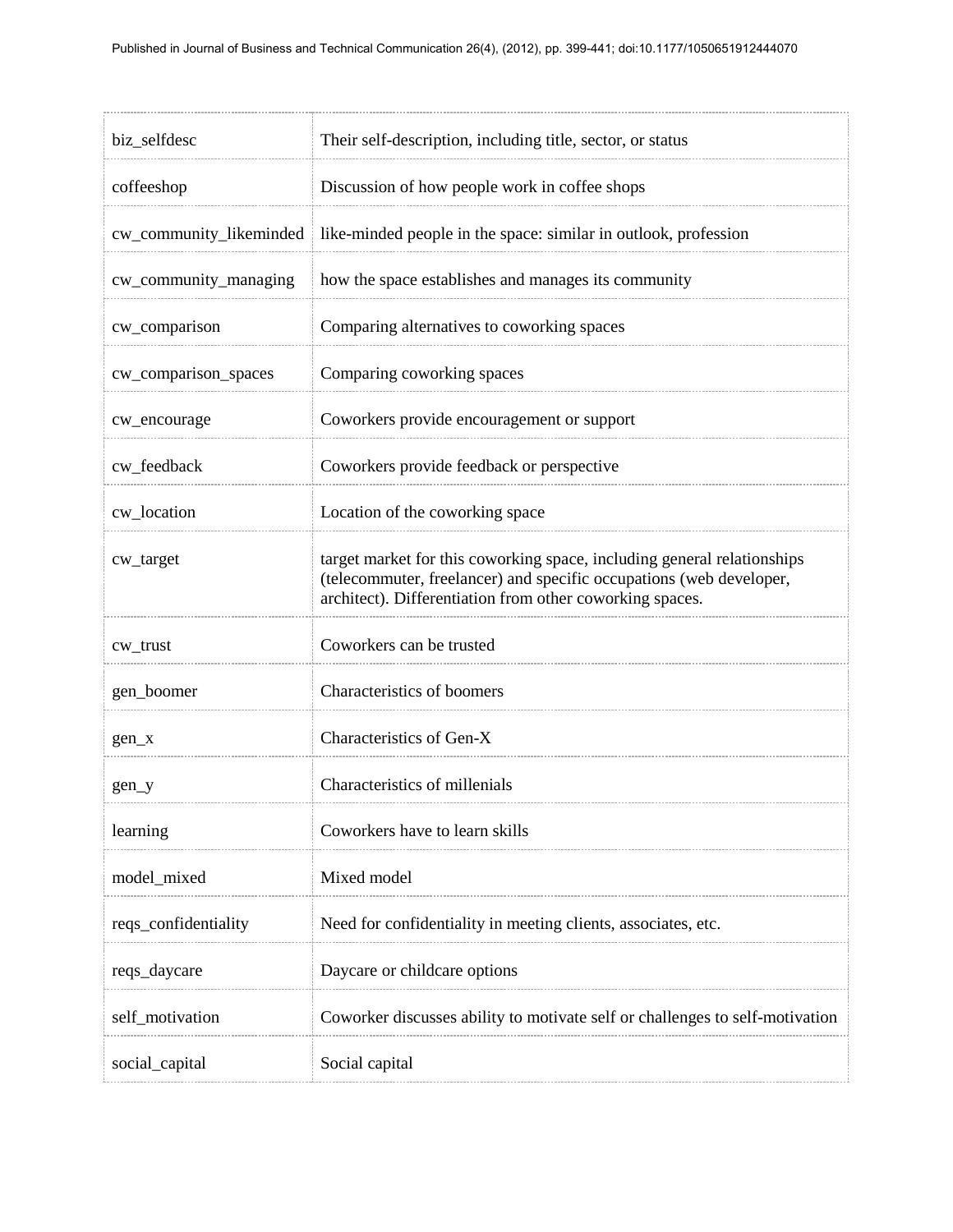| space_commcenter       | Comparing coworking to a community center, church, or nonprofit;<br>interactions among these |
|------------------------|----------------------------------------------------------------------------------------------|
| space_furniture        | furniture needs, purchases                                                                   |
| space_pricing          | How they price their coworking space and amenities                                           |
| space_segment          | Segments for coworking                                                                       |
| time_flex              | Time flexibility. Degree to which space hours accomodate flexibility for<br>coworkers.       |
| work home              | Work-home separation                                                                         |
| work home distractions | Distractions of working from home                                                            |

# Axial Codes

| Code          | Definition                                                               |
|---------------|--------------------------------------------------------------------------|
| ax_benefits   | What proprietors expect coworkers to get from the site                   |
|               | ax_trusted_community   What sorts of trust coworkers expect in the site. |
| ax motivation | What benefits coworkers expect to get from the site.                     |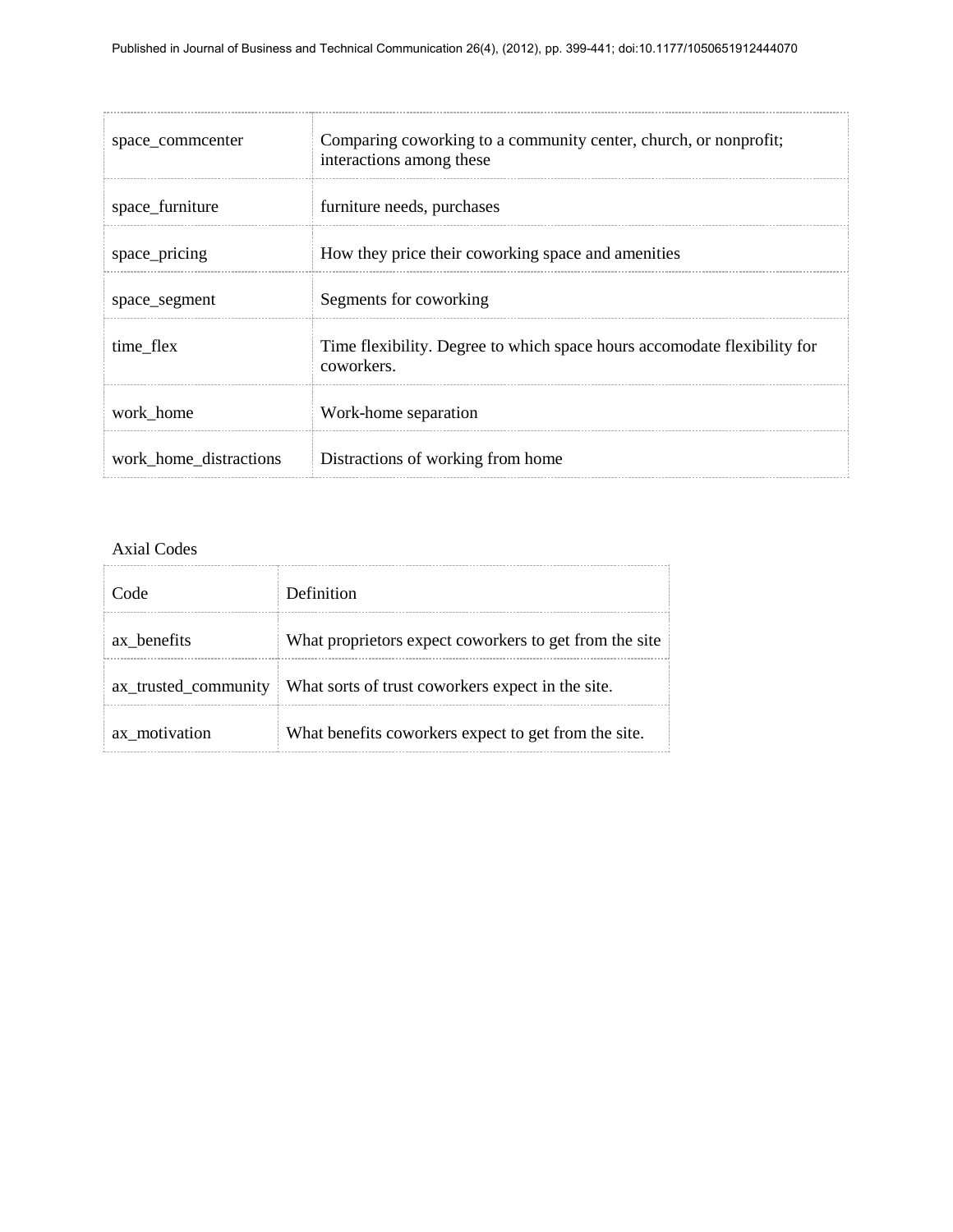#### References

Adler, P. S., & Heckscher, C. (2007). Towards collaborative community. In C. Heckscher & P. S. Adler (Eds.), *The firm as a collaborative community* (pp. 11-105). New York, NY: Oxford University Press.

- Benkler, Y. (2006). *The wealth of networks*. New Haven, CT: Yale University Press.
- Bodker, S. (2009). Past experiences and recent challenges in participatory design research. In A. Sannino, H. Daniels, & K. D. Gutierrez (Eds.), *Learning and expanding with activity theory* (pp. 274-285). New York, NY: Cambridge University Press.

Botsman, R., & Rogers, R. (2011). *What's mine is yours*. New York, NY: Collins.

Bradner, E., & Mark, G. (2002). Why distance matters: effects on cooperation, persuasion and deception. In E.F. Churchill, J. McCarthy, C. Neuwirth, & T. Rodden (Eds.), *CSCW '02: Proceedings of the 2002 ACM Conference on Computer Supported Cooperative Work* (pp. 226-235). New York, NY: ACM Press.

Burton-Jones, A. (2001). *Knowledge capitalism*. New York, NY: Oxford University Press.

Castells, M. (1996). *Rise of the network society*. Malden, MA: Blackwell.

- Castells, M. (2003). *The Internet galaxy*. New York, NY: Oxford University Press.
- Clark, M. A. (2000). *Teleworking in the countryside*. Burlington, VT: Ashgate.
- Corbin, J., & Strauss, A. C. (2008). *Basics of qualitative research* (3rd ed). Thousand Oaks, CA: Sage.

Coworking. (n.d.). Retrieved May 23, 2011, from<http://wiki.coworking.info/w/page/16583831/FrontPage>

De Jong, A., & Mante-Meijer, E. (2008). Teleworking behind the front door: The patterns and meaning of telework in the everyday lives of workers. In E. Loos, E. Mante-Meijer, & L. Haddon (Eds.), *The social dynamics of information and communication technology* (pp. 171-187). Burlington, VT: Ashgate.

- Deskmag (2011). Number of Coworking Spaces increases to 700 worldwide. (n.d.). Retrieved May 23, 2011, from http://www.deskmag.com/en/number-of-coworking-spaces-worldwide-700
- Dixon, M., & Ross, P. (2011). *VWork: Measuring the benefits of agility at work*. Kingston upon Thames. Retrieved from http://www.regus.presscentre.com/Resource-Library/VWork-Measuring-the-Beniftsof-Agility-at-Work-Report-65d2.aspx
- Dwyer, C. J. (2011). *Contingent labor management*. Boston. Retrieved from http://www.aberdeen.com/aberdeen-library/7023/RA-contingent-labor-workforce.aspx
- Edwards, A. (2009). From the systemic to the relational: Relational theory and activity theory. In A. Sannino, H. Daniels, & K. D. Gutierrez (Eds.), *Learning and expanding with activity theory* (pp. 197- 211). New York, NY: Cambridge.
- Ellison, N. B. (2004). *Telework and social change*. Westport, CT: Praeger.
- Engeström, Y. (2009). The future of activity theory: A rough draft. In A. Sannino, H. Daniels, & K. Gutierrez (Eds.), *Learning and expanding with activity theory* (pp. 303-328). New York, NY: Cambridge.
- Ferriss, T. (2009). *The 4-hour workweek, expanded and updated.* New York, NY: Crown.
- Geisler, C. (2001). Textual objects: Accounting for the role of texts in the everyday life of complex organizations. *Written Communication*, *18*, 296-325.
- Goffman, E. (1959). *The presentation of self in everyday life*. New York, NY: Anchor.
- Gurstein, P. (2001). *Wired to the world, chained to the home*. Vancouver, Canada: University of British Columbia Press.
- Gygi, K., & Zachry, M. (2010). Productive tensions and the regulatory work of genres in the development of an engineering communication workshop in a transnational corporation. *Journal of Business and Technical Communication*, *24*, 358-381.
- Hunt, T. (2009). *The whuffie factor*. New York, NY: Crown Business.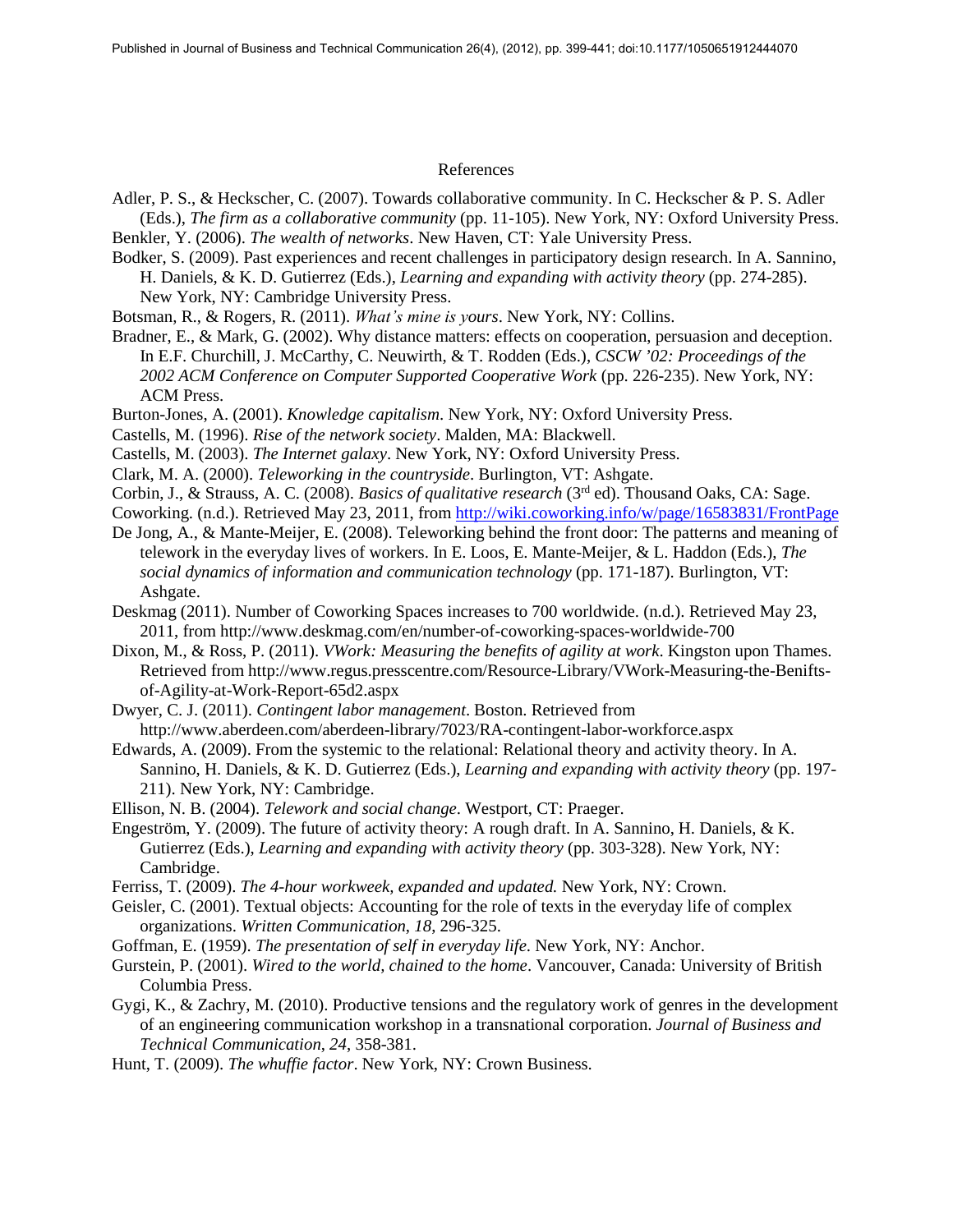- *INRIX ® national traffic scorecard*. (2009). Retrieved from http://scorecard.inrix.com/scorecard/pdf/INRIX National Traffic Scorecard MY2009 Special Report.pdf
- Jones, D., Sundsted, T., & Bacigalupo, T. (2009). *I'm outta here! How coworking is making the office obsolete*. Austin, TX: Not an MBA Press.
- Kjaerulff, J. (2010). *Internet and change*. Arhus, Denmark: Intervention Press.
- Kylin, C., & Karlsson, J. C. (2008). Re-establishing boundaries in home-based telework. In A. Haunschild (Ed.), *Work less, live more?* (pp. 173-190). New York, NY: Palgrave Macmillan.
- Lompscher, J. (2006). The cultural-historical development of activity theory: Some aspects of development. In P. Sawchuk, N. Duarte, & M. Elhammoumi (Eds.), *Critical Perspectives on Activity* (pp. 35-51). New York, NY: Cambridge University Press.
- Malone, T. W. (2004). *The future of work*. Boston, MA: Harvard Business School Press.
- Mark, G., & Su, N. M. (2010). Making infrastructure visible for nomadic work. *Pervasive and Mobile Computing*, *6*(3), 1-12.
- Miles, M. B., & Huberman, A. M. (1994). *Qualitative data analysis*. Thousand Oaks, CA: Sage.
- Mueller, M. L. (2010). *Networks and States*. Cambridge, MA: MIT Press.
- Paretti, M. C., McNair, L. D., & Holloway-Attaway, L. (2007). Teaching technical communication in an era of distributed work: A case study of collaboration between U.S. and Swedish students. *Technical Communication Quarterly*, *16*, 327-352.
- Ramsower, R. M. (1985). *Telecommuting*. Ann Arbor, MI: UMI Research Press.
- Ruckriem, G. (2009). Digital technology and mediation: A challenge to activity theory. In A. Sannino, H. Daniels, & K. D. Gutierrez (Eds.), *Learning and expanding with activity theory* (pp. 88-111). New York, NY: Cambridge University Press.
- Russell, D. R. (1997). Rethinking genre in school and society. *Written Communication*, *14*, 504-554.
- Smagorinsky, P. (2008). The method section as conceptual epicenter in constructing social science research reports. *Written Communication*, *25*(3), 389-411.
- Spinuzzi, C. (2007). Guest editor's introduction: Technical communication in the age of distributed work. *Technical Communication Quarterly*, *16*, 265-277.
- Spinuzzi, C. (2011). Losing by expanding: Corralling the runaway object. *Journal of Business and Technical Communication*, *25*, 449-486.
- Su, N., & Mark, G. (2008). Designing for nomadic work. In J. Van Der Schijff & G. Marsden (Eds.), *DIS 08: Proceedings of the 7th ACM conference on Designing interactive systems*, pp. 305-314. New York, NY: ACM Press.
- Toffler, A. (1970). *Future shock*. New York, NY: Random House.
- Toffler, A. (1980). *The third wave*. New York, NY: Bantam Books.
- U.S. Census Bureau. (2011a). *Information*. Retrieved July 25, 2011, from http://www.census.gov/econ/census02/naics/sector51/51.htm
- U.S. Census Bureau. (2011b). *Nonemployer statistics*. Retrieved July 25, 2011, from http://censtats.census.gov/cgi-bin/nonemployer/nonsect.pl
- U.S. Census Bureau. (2011c). *Population Estimates Data Sets*. Retrieved July 25, 2011, from http://www.census.gov/popest/datasets.html
- Yamazumi, K. (2009). Expansive agency in multi-activity collaboration. In A. Sannino, H. Daniels, & K. D. Gutierrez (Eds.), *Learning and expanding with activity theory* (pp. 212-227). New York, NY: Cambridge University Press.
- Zuboff, S., & Maxmin, J. (2004). *The support economy: Why corporations are failing individuals and the next episode of capitalism*. New York, NY: Penguin Books.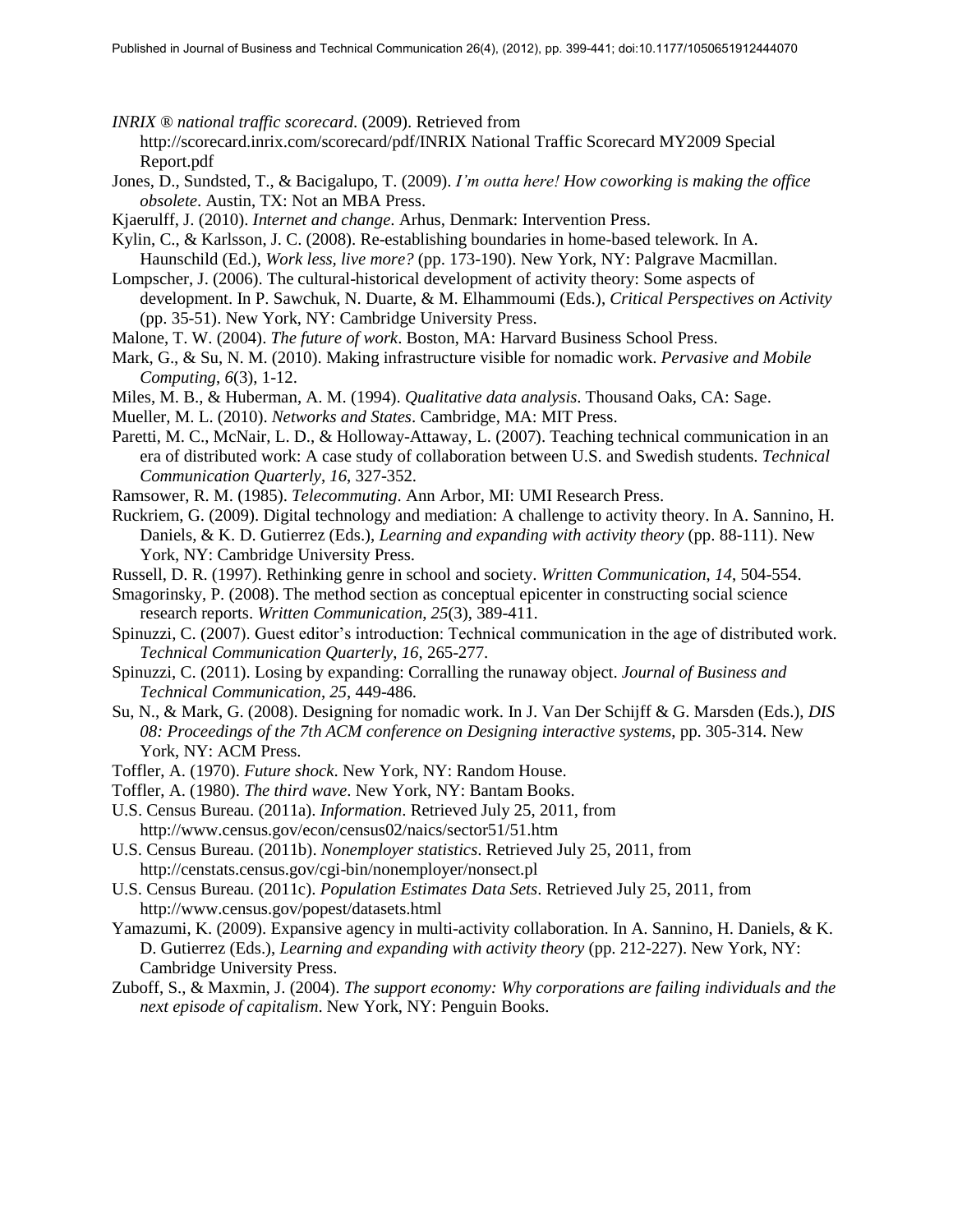Bio

Clay Spinuzzi is an associate professor of rhetoric and writing at The University of Texas at Austin. Spinuzzi's interests include research methods and methodology, workplace research, and computermediated activity. He is the author of *Tracing Genres Through Organizations* (MIT Press, 2003), which was named NCTE's 2004 Best Book in Technical or Scientific Communication, and *Network* (Cambridge University Press, 2008).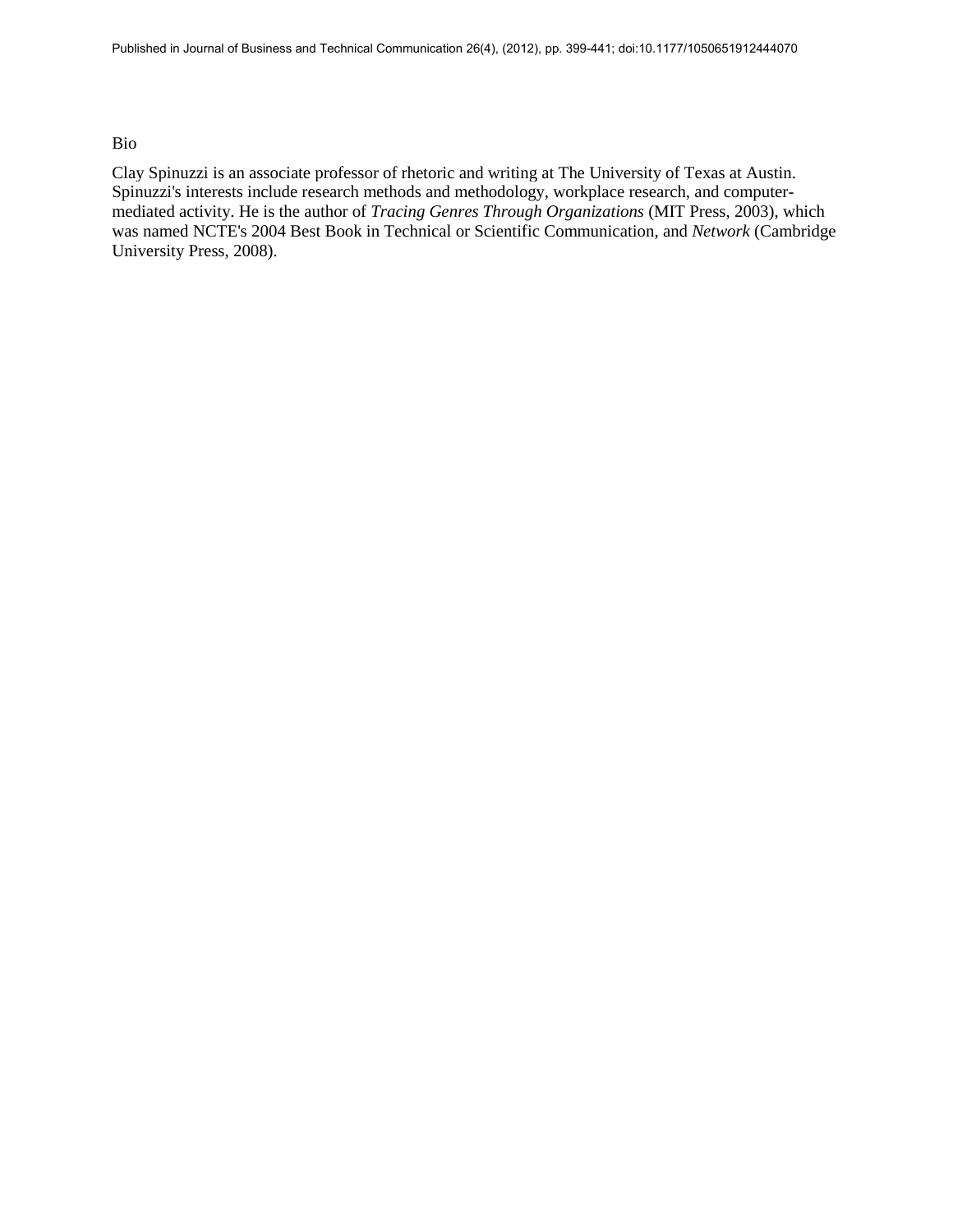# Figure Captions

Figure 1. Space12, a Coworking Space based on the Community Workspace Model.

Figure 2. Link Coworking, a Coworking Space based on the "Unoffice" Model.

Figure 3. In Keeping with its Ethos, Conjunctured Offers Vending Machines that Serve Both Candy and Dog Treats.

Figure 4. The good-neighbors configuration of coworking: An outward-facing front stage that supports individuals' work efforts.

Figure 5. The good-partners configuration of coworking: an inward-facing backstage that supports ongoing networking, leading to transient teams.

Figure 6. The two configurations superimposed.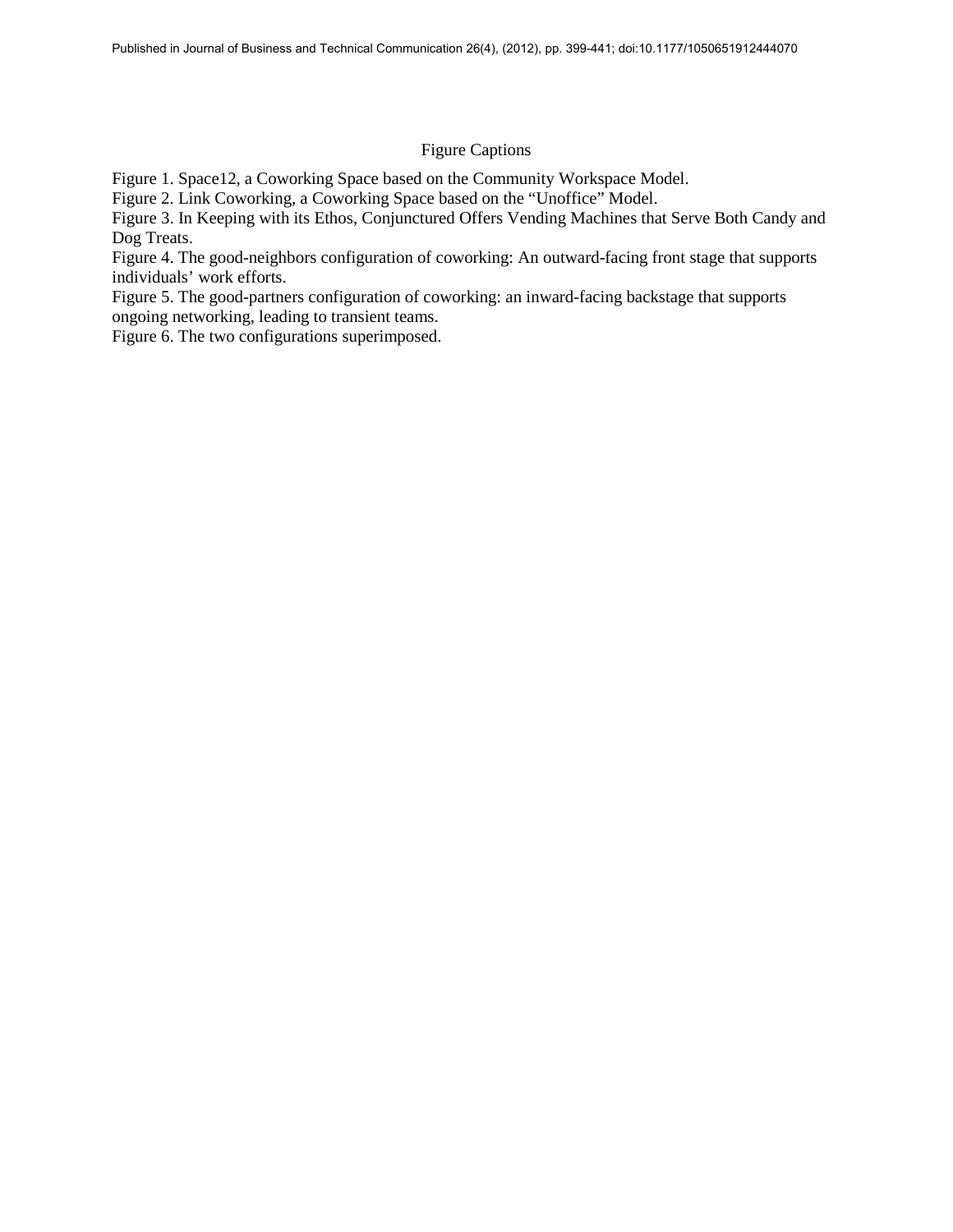| Site<br>Proprietors Interviewed |                                                             | Coworkers<br>Interviewed |
|---------------------------------|-------------------------------------------------------------|--------------------------|
| <b>Brainstorm</b>               | Martin Barrera                                              |                          |
| Conjunctured                    | Jon Erik Metcalfe, Dusty Reagan, Cesar Torres, David Walker | $CW1-5(5)$               |
| Cospace                         | Andrew Bushnell, Kirtus Dixon, Pat Ramsey                   | $CW6-10(5)$              |
| <b>Cowork Austin</b>            | <b>Blake Freeburg</b>                                       |                          |
| <b>GoLab Austin</b>             | <b>Steve Golab</b>                                          |                          |
| Link                            | Liz Elam                                                    | $CW11-17(7)$             |
| Perch                           | Lisa McTiernan                                              |                          |
| Soma Vida                       | Sonya Davis, Laura Shook                                    |                          |
| Space12                         | Sam Lee, Paul Wang                                          |                          |

Table 1. Austin Coworking Spaces, Proprietors Interviewed, and Coworkers Interviewed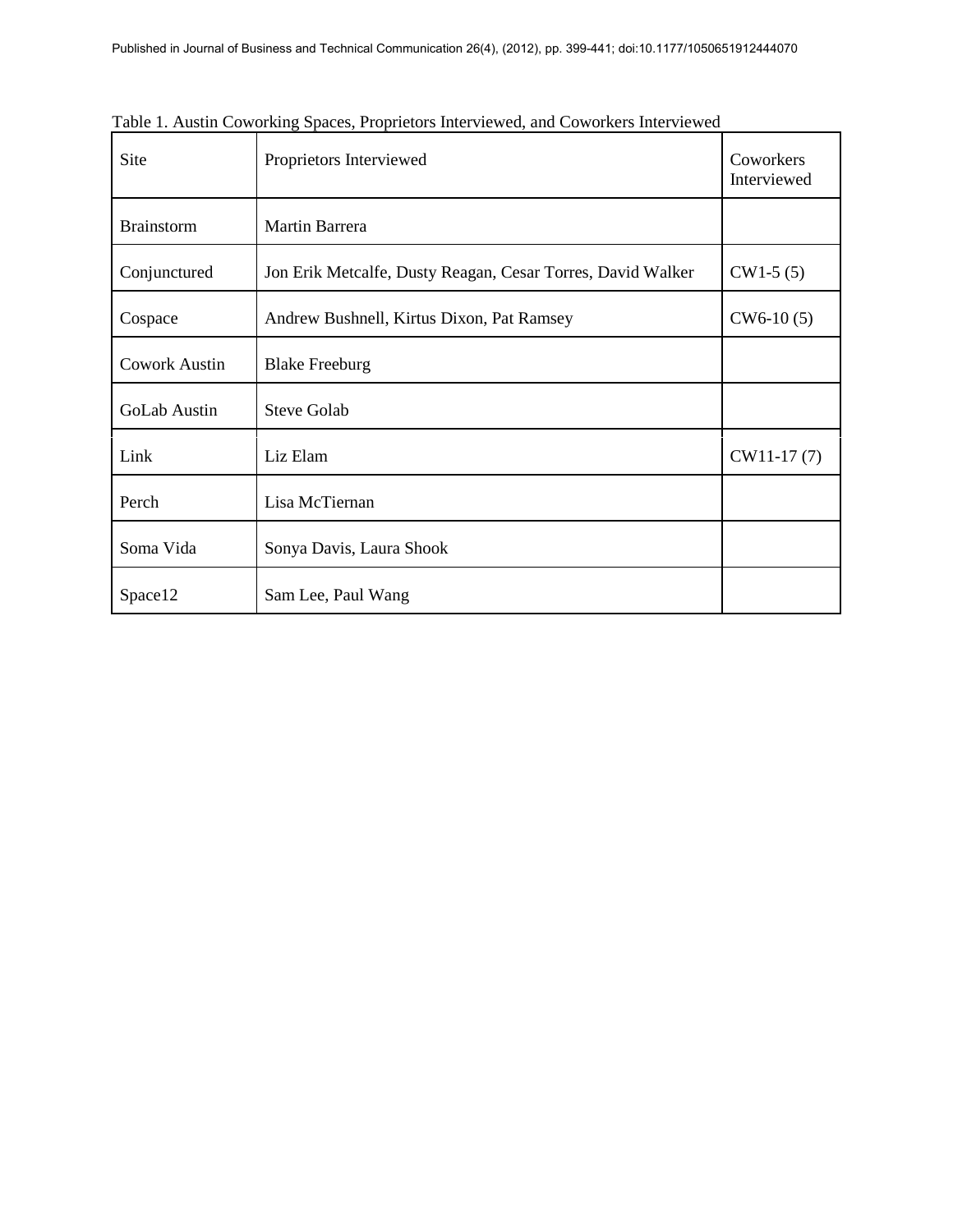| Characteristics                   | Coworkers at<br>Conjunctured | Ο.<br>Coworkers at Cospace | Coworkers at Link  |
|-----------------------------------|------------------------------|----------------------------|--------------------|
| Space                             | 1, 2, 4, 5                   | $6-8, 10$                  | 11-14, 16, 17      |
| Inexpensive office<br>alternative | 1, 2                         | 10                         |                    |
| Social hub                        | 3                            | 6, 9, 10                   | 11, 12, 14, 15, 17 |
| Collaboration                     | $\overline{4}$               |                            | 11, 12, 15, 16     |
| Heterogeneous                     |                              | 6                          | 14, 15             |
| Homogeneous                       | 1                            | 6                          | 12                 |
| Work/home separation              | $\overline{2}$               |                            | 17                 |

Table 2. Characteristics in Coworkers' Definitions of Coworking.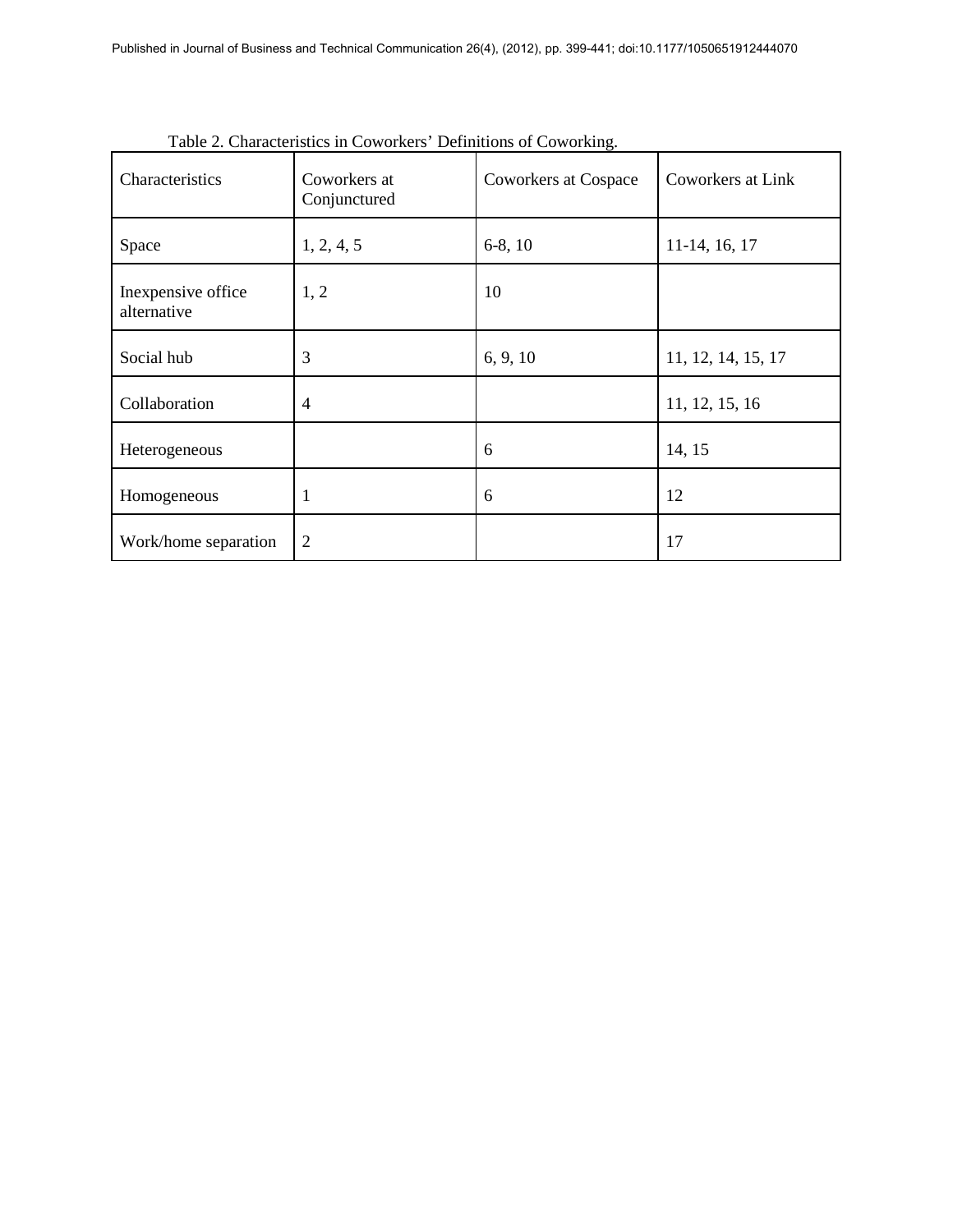| Characteristics                   | Coworkers at<br>Conjunctured | Coworkers at Cospace | Coworkers at Link |
|-----------------------------------|------------------------------|----------------------|-------------------|
| Had worked from home              | $1-5$                        | $6-10$               | 11-17             |
| Home: distractions                | 1, 4                         | 6, 8                 | 11, 12, 14, 15    |
| Home: self-motivation<br>problems | $\overline{4}$               | 6, 8                 | 11                |
| Home: isolation                   | 3                            | $7-9$                | 12, 13, 17        |
| Had worked at coffee shops        | $3 - 5$                      | $6-10$               | 11, 13-17         |
| Coffee shops: distractions        | $\overline{4}$               | 6                    | 14                |

Table 3. Coworkers' Experience Working from Other Spaces.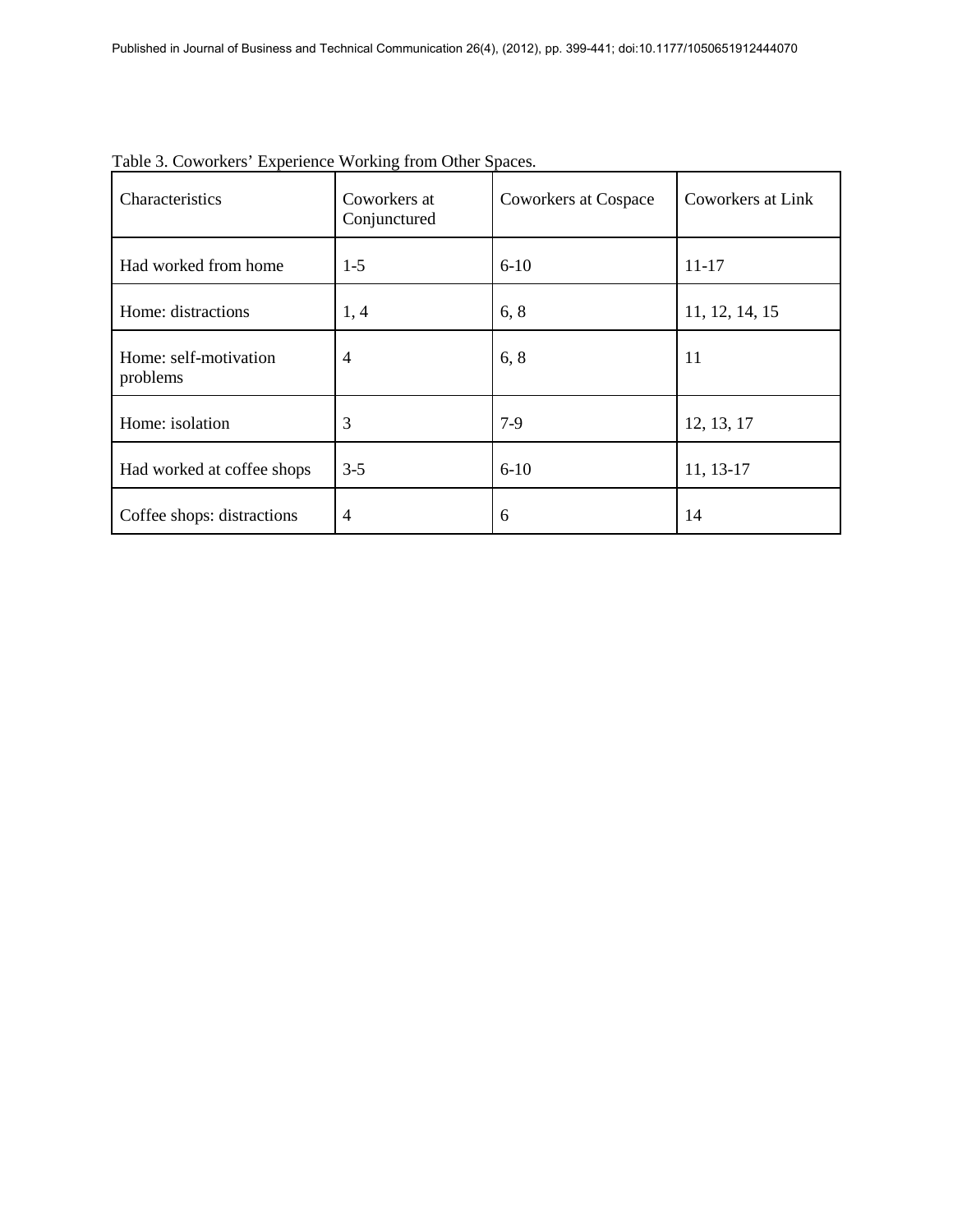| <b>Benefits</b> | Coworkers at<br>Conjunctured | Coworkers at Cospace | Coworkers at Link |
|-----------------|------------------------------|----------------------|-------------------|
| Interaction     | 3                            | $6-9$                | $11-15, 17$       |
| Feedback        | $1-3, 5$                     | 6, 10                | 11, 15, 17        |
| Trust           | 1, 4, 5                      | 6                    | $12 - 17$         |
| Learning        | 1, 3, 5                      | 9                    | 11, 15-17         |
| Partnerships    | $1, 3-5$                     | $6 - 10$             | 12, 13, 15-17     |
| Encouragement   | 1, 5                         |                      | 14, 17            |
| Referrals       | 5                            | 10                   | 16                |

Table 4. Desired Benefits from Coworkers.